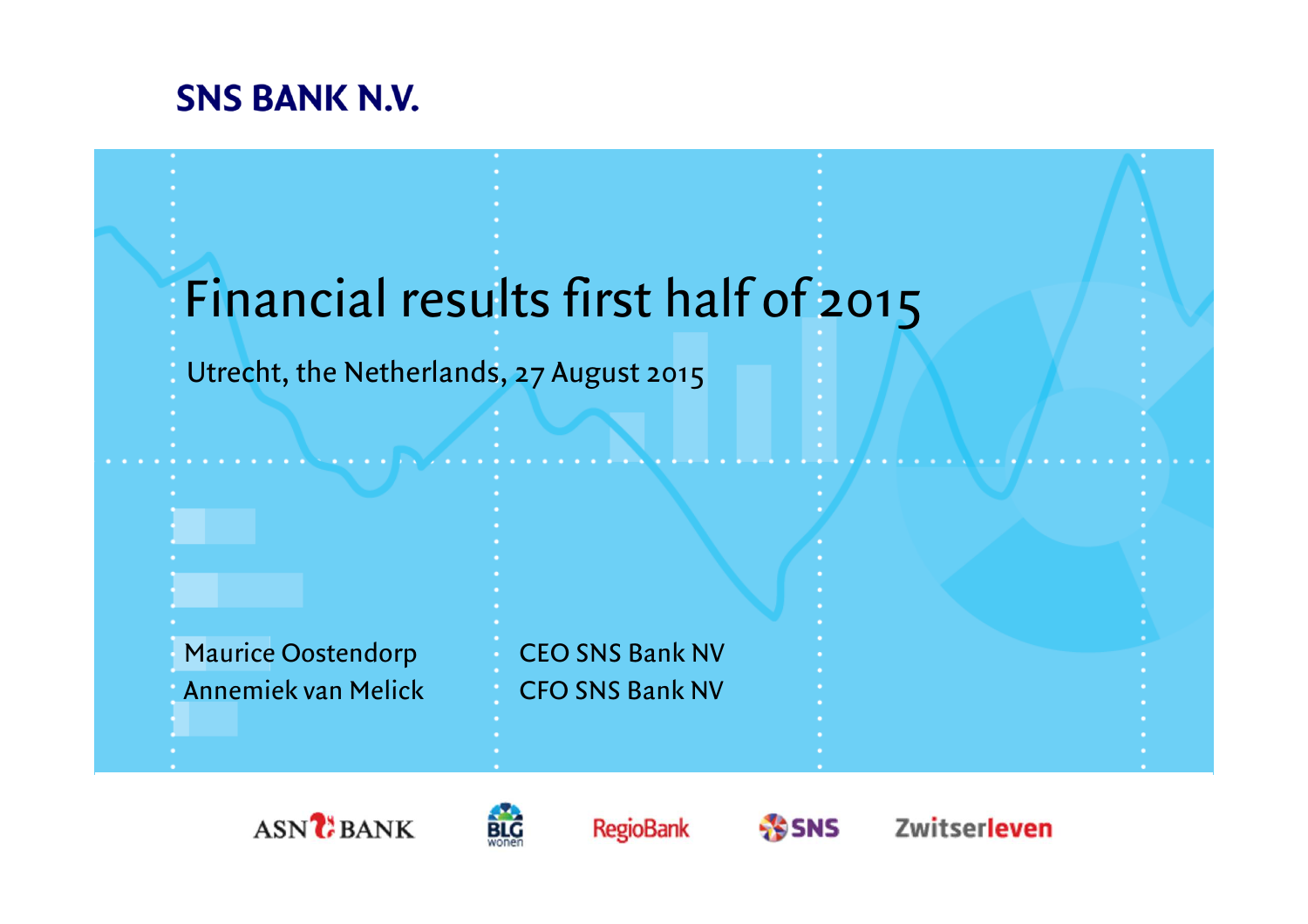

## I. Laying the foundation for a stand-alone future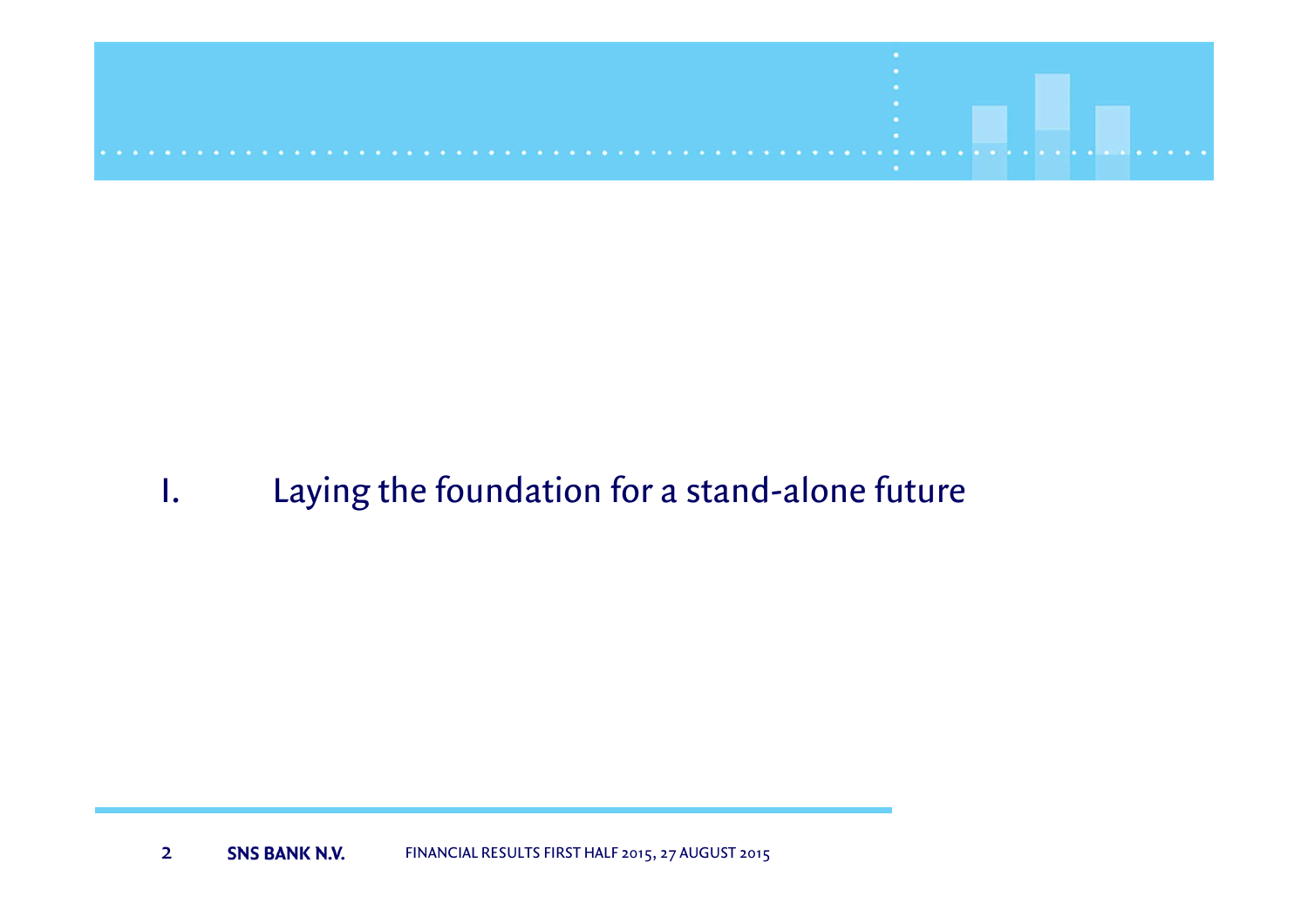## Disentanglement SNS REAAL and transfer SNS Bank to the Dutch State

| <b>Disentanglement</b><br><b>SNS REAAL</b>                      | In 1H15, the disentanglement of SNS REAAL entered its final phase. Over 500 IT staff were<br>transferred from the holding to SNS Bank<br>In July 2015, this was followed by the final separation of IT systems, the transfer of Group Audit<br>and the allocation of remaining Group functions (transfer of approx 35 FTEs)<br>On 26 July 2015, the sale of VIVAT Verzekeringen to Anbang was completed                                                                                                                    |
|-----------------------------------------------------------------|----------------------------------------------------------------------------------------------------------------------------------------------------------------------------------------------------------------------------------------------------------------------------------------------------------------------------------------------------------------------------------------------------------------------------------------------------------------------------------------------------------------------------|
| <b>Transfer</b><br><b>SNS Bank to the</b><br><b>Dutch State</b> | As indicated earlier by the Minister of Finance, the impact from the sale of VIVAT on the solvency<br>of SNS Bank on a prudential consolidated basis necessitates the transfer of the bank from SNS<br><b>REAAL to the Dutch State</b><br>The Minister of Finance will shortly inform Parliament on this transfer<br>Following the transfer, SNS Bank's regulatory capital position and capital ratios will be similar to<br>the level of the SNS Bank stand-alone figures, enabling the bank to re-access capital markets |

#### The transfer of SNS Bank to the Dutch State will mark the end of the disentanglement process of SNS RE<mark>AA</mark>L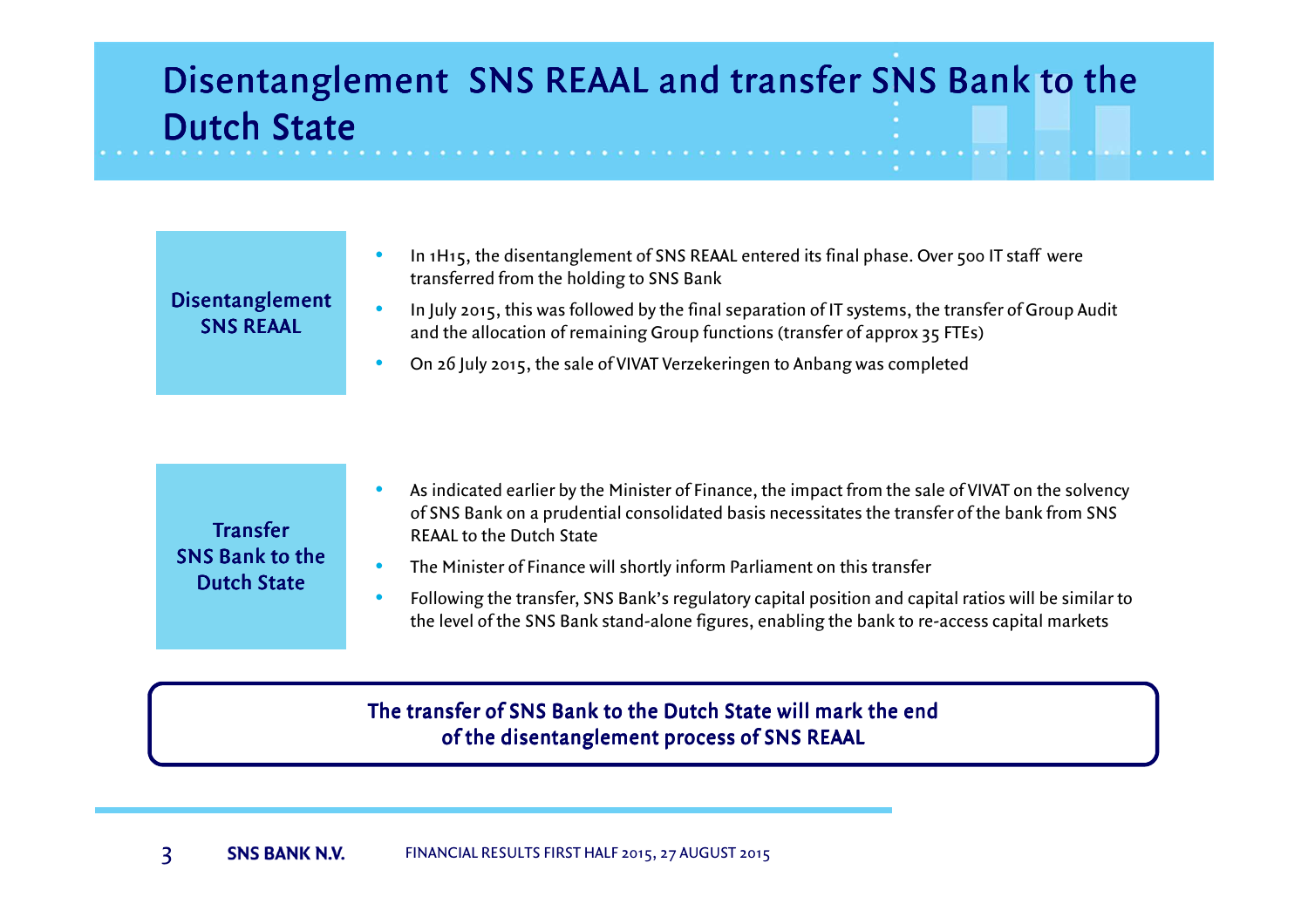## Laying the foundation for a stand-alone future

Following the transfer to the Dutch State, SNS Bank will operate as a fully independent bank

Changes in governance: Maurice Oostendorp appointed as CEO of SNS Bank, Jan van Rutte appointed as Chairman of the Supervisory Board. Annemiek van Melick is CFO

#### Priorities SNS Bank as a stand-alone entity

- •Excellent customer experience: Focus on improving customer trust and growing the customer base
- •Excellent business operations: Completion and implementation of new governance/organisation
- •Moderate risk profile: Re-accessing capital markets in order to diversify and further strengthen the capital position
- • $\bullet$  Prepare for the exit strategy: The Minister of Finance has requested NLFI to advise on the sale of SNS Bank no sooner than mid-2016

The 2015 interim results and strong stand-alone capitalisation of SNS Bank form a solid base from which to make progress on the strategic priorities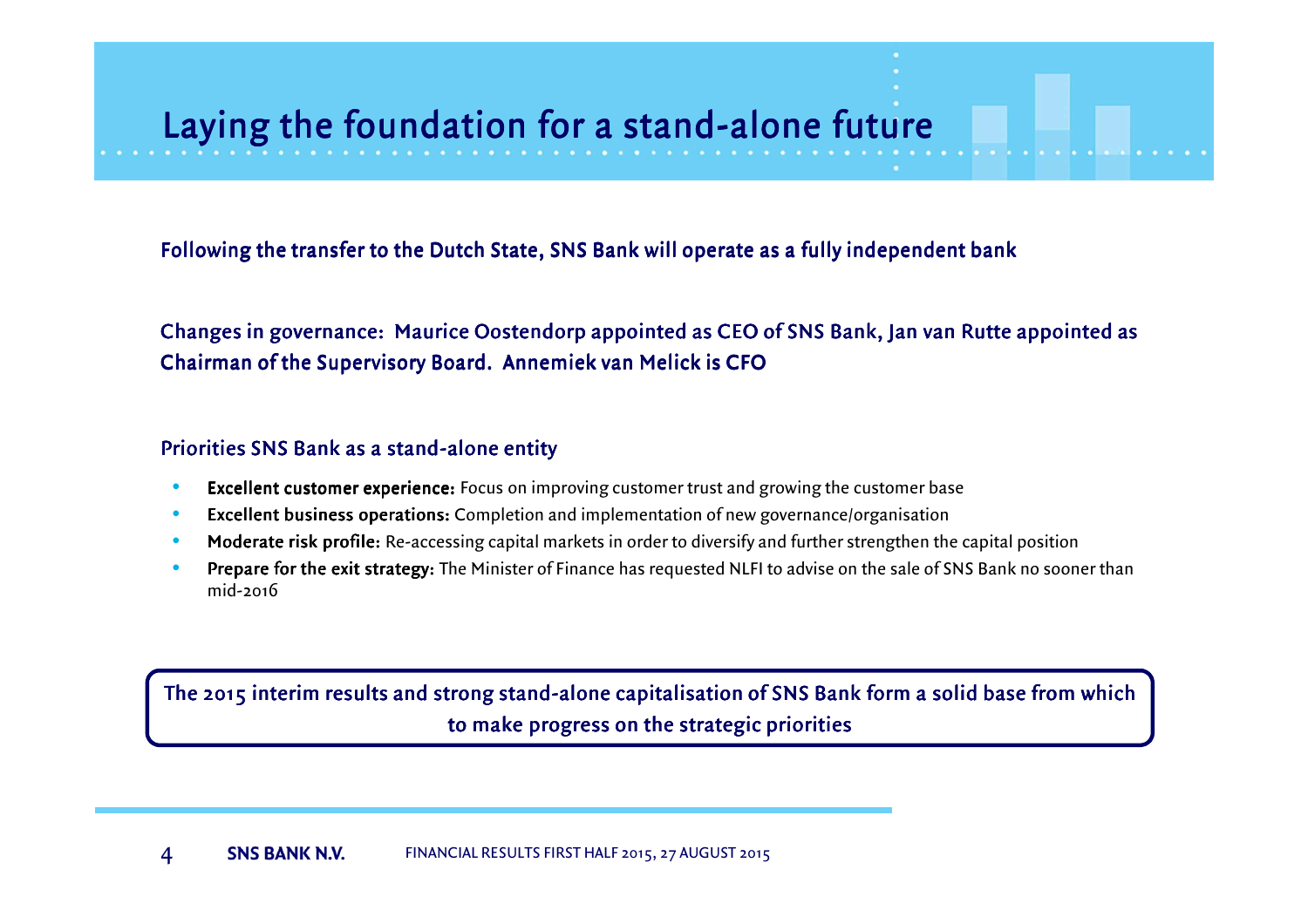

## II. Commercial developments first half 2015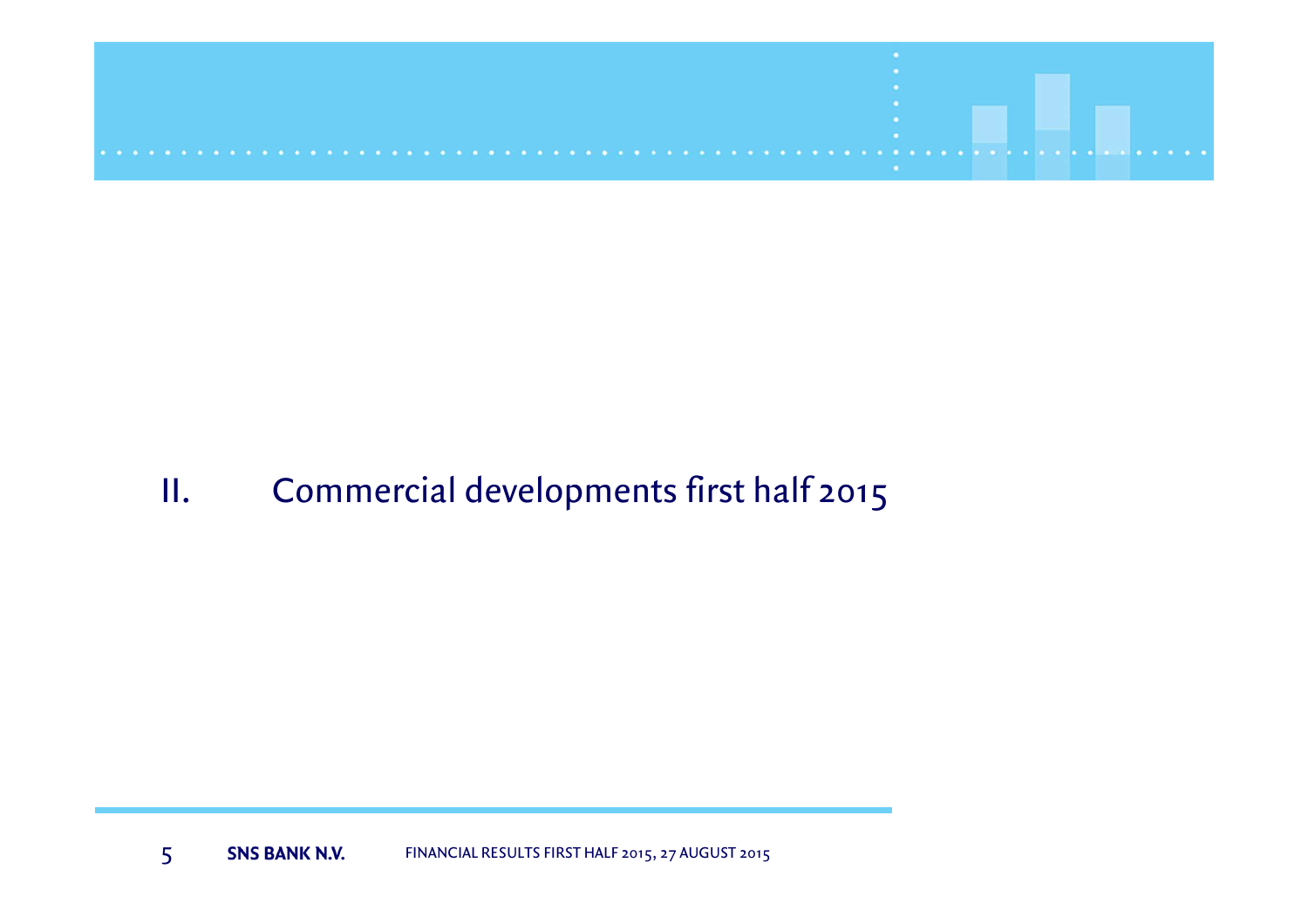## Encouraging increase in new current accounts

#### SNS Bank customers



- • SNS Bank welcomed 131,000 new customers (net growth: 67,000; +2.4%) in 1H15
- • All brands contributed to the growth of the customer base
- $\bullet$  Transfer of 124,000 clients REAAL Bancaire Diensten (RBD) to SNS Bank in 1H15

#### Current account customers (in 1,000)



- • New current account customers of 75,000 gross (51,000 net; +4.3%) in 1H15
- •Market share in new current accounts of  $22\%$ <sup>1</sup>

<sup>[1]</sup> period 2Q14 – 1Q15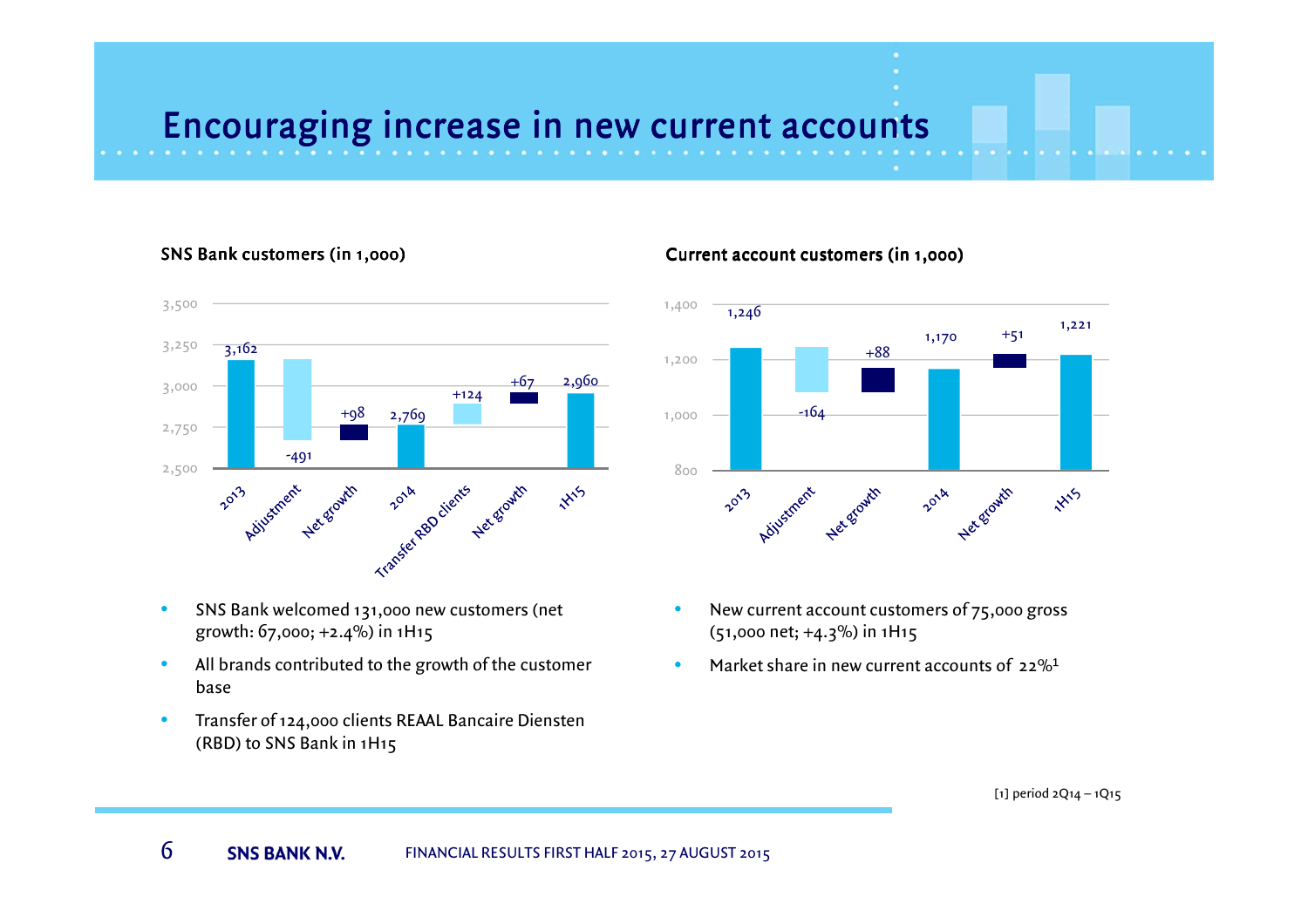## Virtually stable market shares in retail mortgages and savings



#### Market share retail

- • New retail mortgage production increased to €0.9bn (+34%). However, in a growing market, market share was up only slightly
- •Target market share new retail mortgages: 5-8%
- • Slightly lower market share based on total retail mortgage loan portfolio at 7.1%, driven by €1.5bn redemptions (1H14: €1.2bn)

#### Market share retail savings balances



- •Retail savings balances increased to  $\epsilon$  37.3bn, up €1.6bn (+5%) compared to YE14
- • Market share in savings remained stable at 10.7%, in line with target of >10%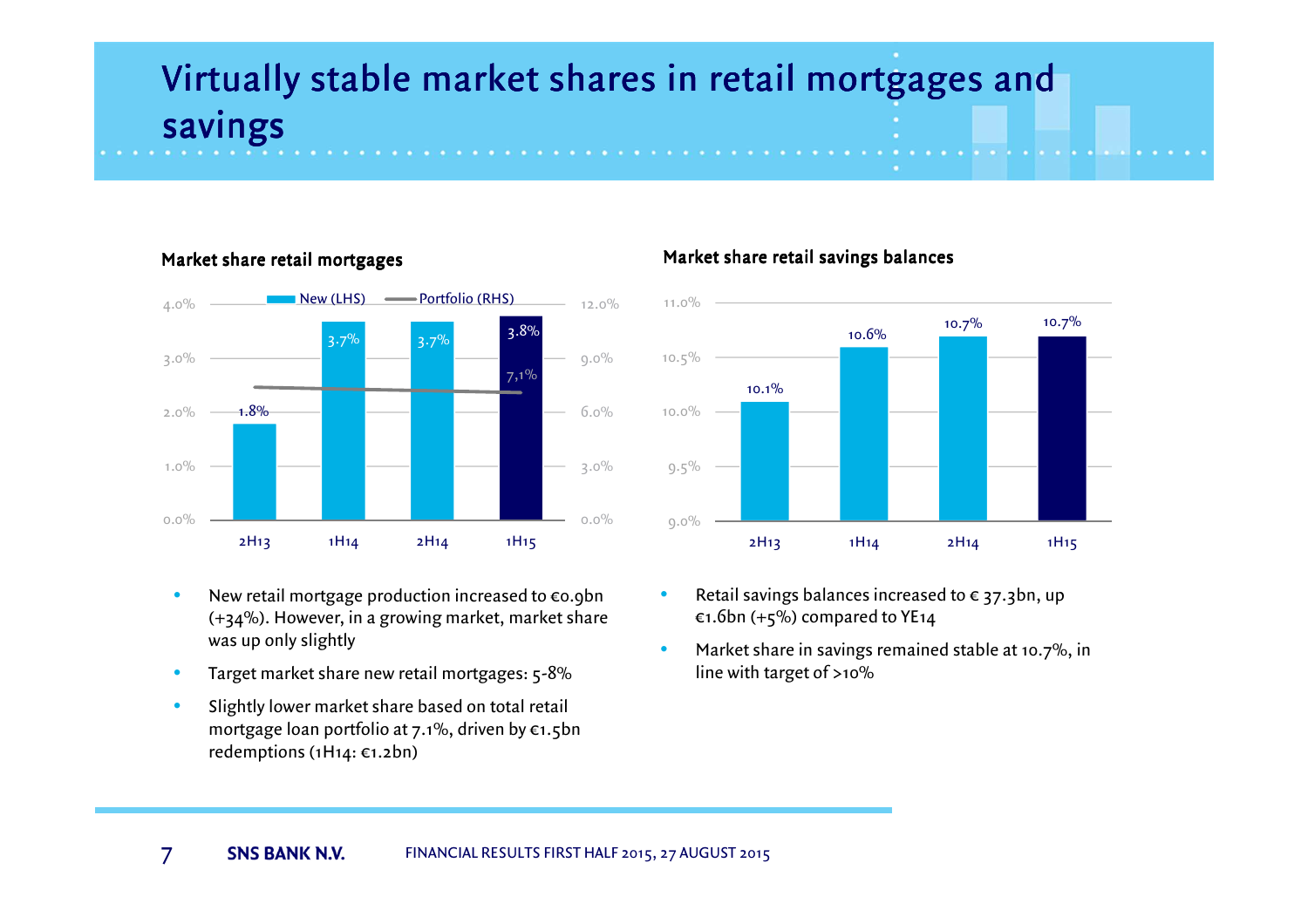## Improving Net Promoter Scores at most brands

#### Net Promoter Score (NPS; %)

| <b>Brand</b>          | 2010  | 2011  | 2012  | 2013  | 2014  | 1H15  | Trend $2010 - 1H_15$                     |
|-----------------------|-------|-------|-------|-------|-------|-------|------------------------------------------|
| <b>SNS</b>            | $-67$ | $-33$ | $-35$ | $-39$ | $-28$ | $-26$ |                                          |
| ASN <sup>2</sup> BANK | $+19$ | $+34$ | $+22$ | $+19$ | $+12$ | $+13$ |                                          |
| <b>RegioBank</b>      | $-33$ | $-18$ | $-8$  | $-7$  | $-7$  | $+3$  |                                          |
| <b>BLG</b><br>Wonen   | --    | $- -$ | $- -$ | $-15$ | $-14$ | $-40$ |                                          |
|                       |       |       |       |       |       |       | * BI G Wonen measurement started in 1H13 |

- •Slight improvement NPS at SNS Bank
- $\bullet$ ASN Bank continued to have one of the highest customer satisfaction rates in the industry
- •RegioBank obtained a positive NPS for the first time in its history
- •Sharp drop of NPS at BLG Wonen due to first time inclusion of former RBD clients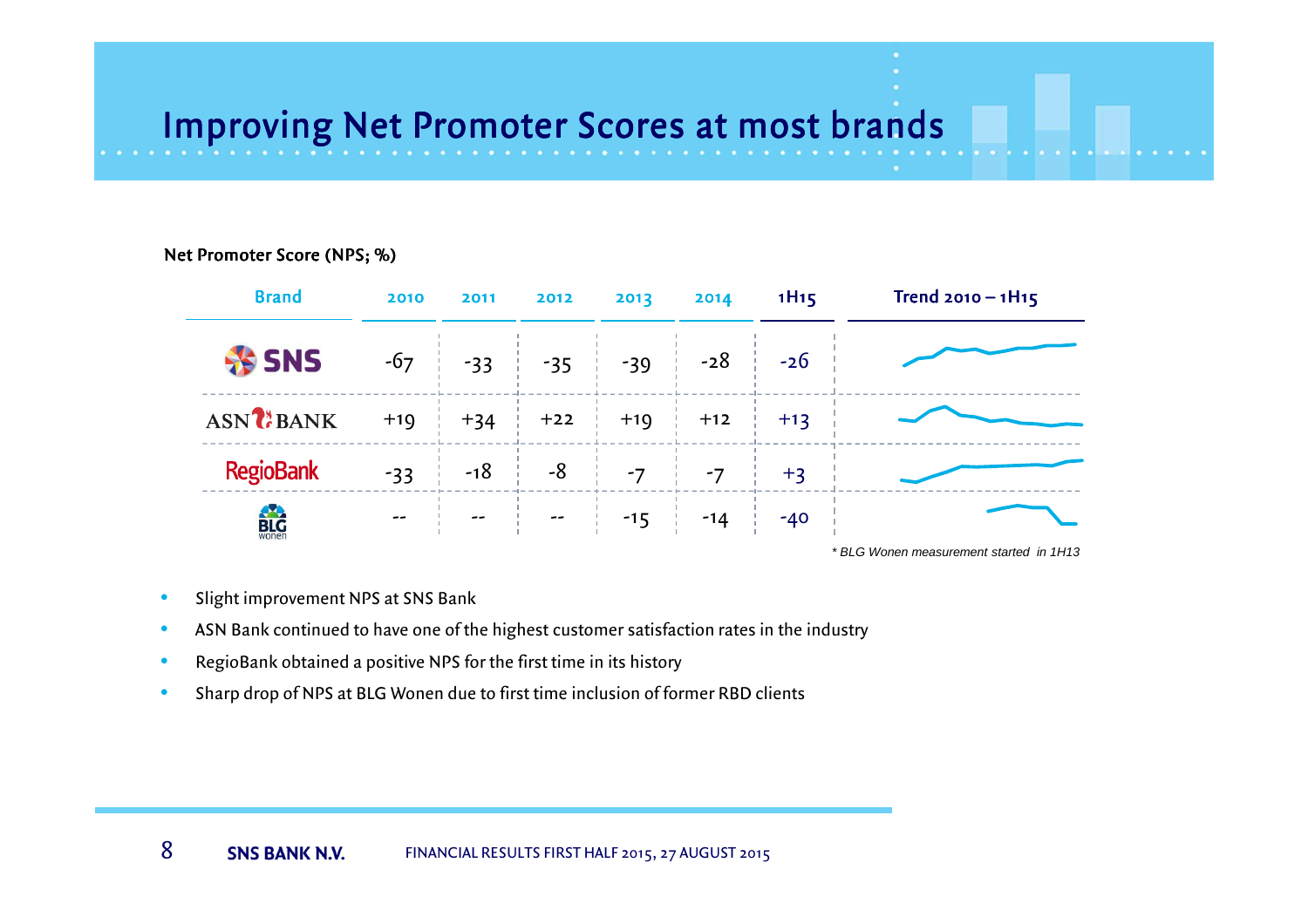

## III. Financial performance first half 2015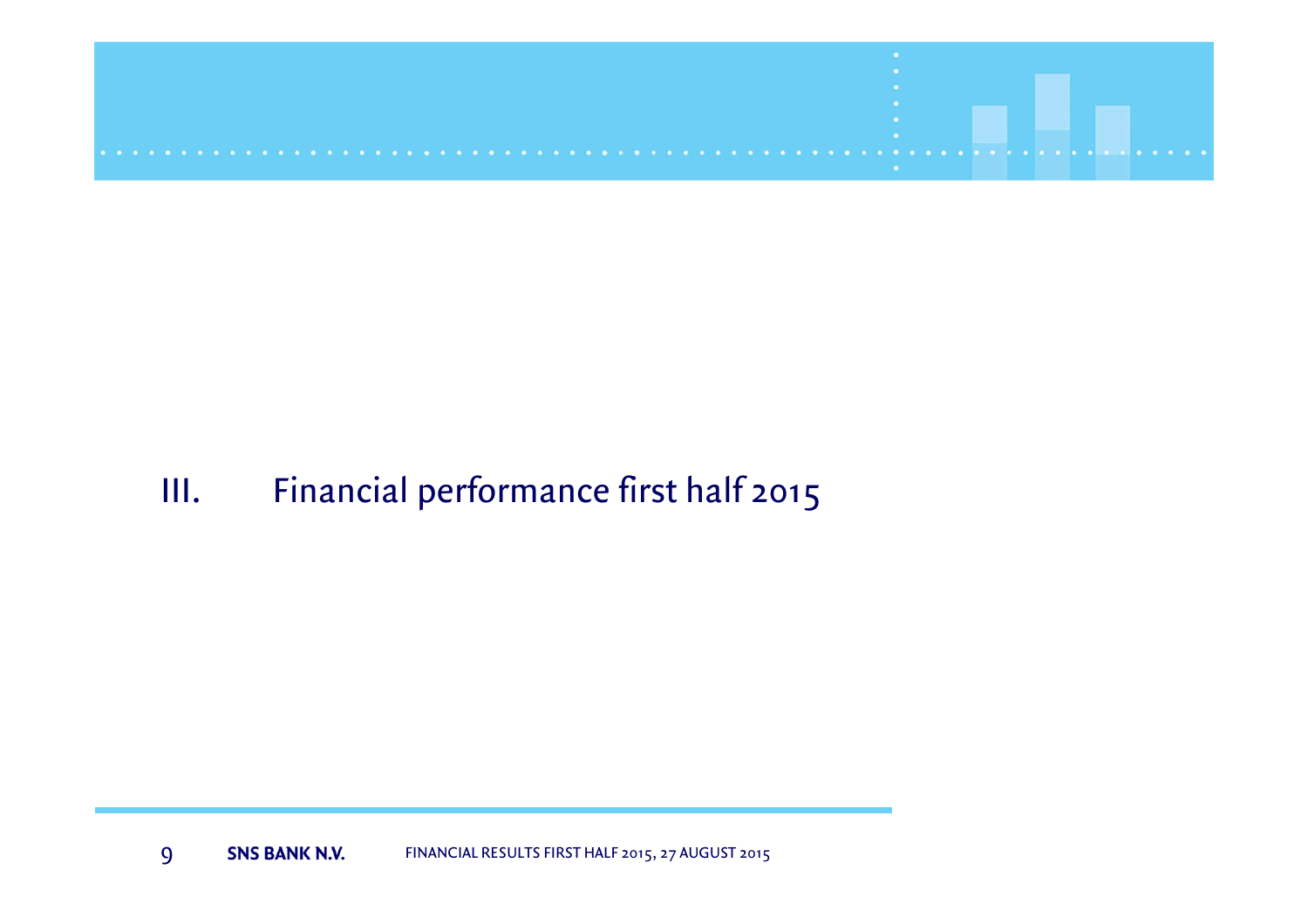## Solid financial performance in 1H15, strong increase net adjusted profit

#### Result  $(\epsilon m)$



#### Adjusted net resul<mark>t</mark>

| In $\epsilon$ millions                                     | 1H14     | 2H14    | 1H <sub>15</sub> | $\Delta$ y-o-y |
|------------------------------------------------------------|----------|---------|------------------|----------------|
| Net result for the period                                  | 111      | 40      | 244              | $+120%$        |
| Impairment goodwill RegioBank                              |          | -67     |                  |                |
| Resolution levy related to<br>nationalisation of SNS REAAL | -51      | $-25$   |                  |                |
| Fair value movements of<br>mortgages/related derivatives   | 8        | -8      | 47               |                |
| Total one-off items                                        | -43      | $-100$  | 47               |                |
| Adjusted net result for the period                         | 154      | 140     | 197              | +28%           |
| Return on Equity                                           | 8.0%     | 2.7%    | 16.0%            |                |
| Adjusted Return on Equity                                  | $11.4\%$ | $9.7\%$ | 12.9%            |                |

- • 28% higher adjusted 1H15 net profit of €197m, driven by lower loan impairment charges and higher net interest income, more than compensating an increase in operating expenses
- • 1H15 net profit more than doubled, impacted by a sharp swing in one-off items. In 1H15, net profit was supported by high unrealised gains on former DBV mortgages and related derivatives accounted for at fair value. This fair value is influenced by customer mortgage rates and swap rate movements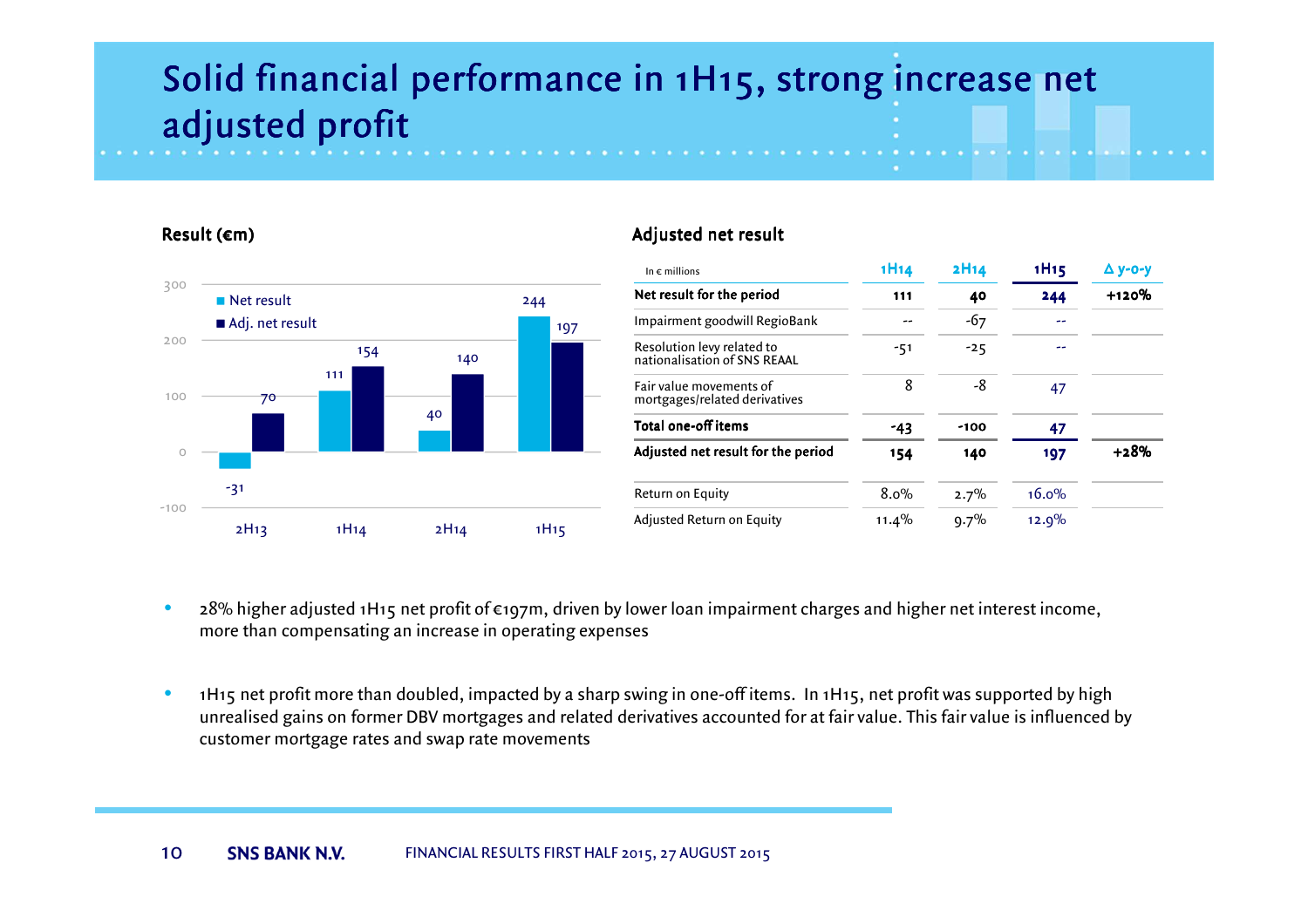## Modest increase in 1H15 interest income, sharp swing of result on financial instruments



- • <sup>5</sup>% y-o-y increase in net interest income, mainly driven by declining interest rates on retail funding, partly offset by lower customer interest rates on mortgages. Prepayment charges on mortgages were higher and redemptions of wholesale funding had a positive impact
- • Lower net interest income compared to 2H14, fully driven by the positive impact of an adjustment of the effective interest calculation of impaired loans in  $2H14$  ( $\epsilon$ 27m)
- • Sharp swing in result on financial instruments, mainly due to unrealised gains on former DBV mortgages and related derivatives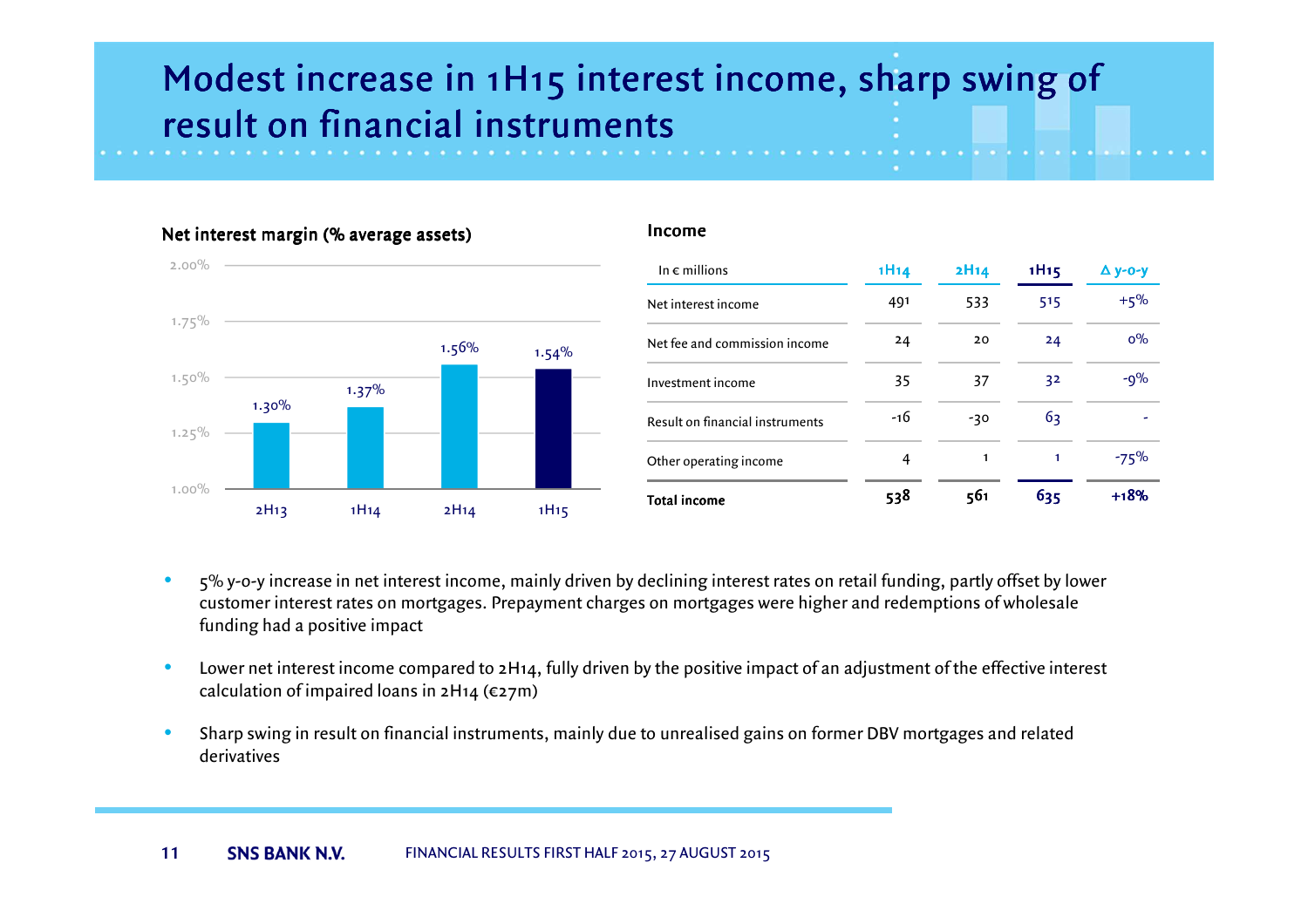## Sound efficiency ratio but upward trend in 1H15 operating expenses



#### Operating expenses (€m)

#### Adjusted efficiency ratio



- • 11% y-o-y increase in operating expenses mainly driven by cost dis-synergies related to the transfer of employees from holding company SNS REAAL and costs to facilitate increased activities at mortgage operations and to improve risk management/the operational control environment
- •Considerable increase in FTE, mainly due to transfer of employees from SNS REAAL and RBD
- • Additional regulatory levies related to the Dutch banking tax, the ex ante National Resolution Fund contribution and an ex ante Deposit Guarantee Scheme contribution are expected to amount to approximately €20m net in 2H15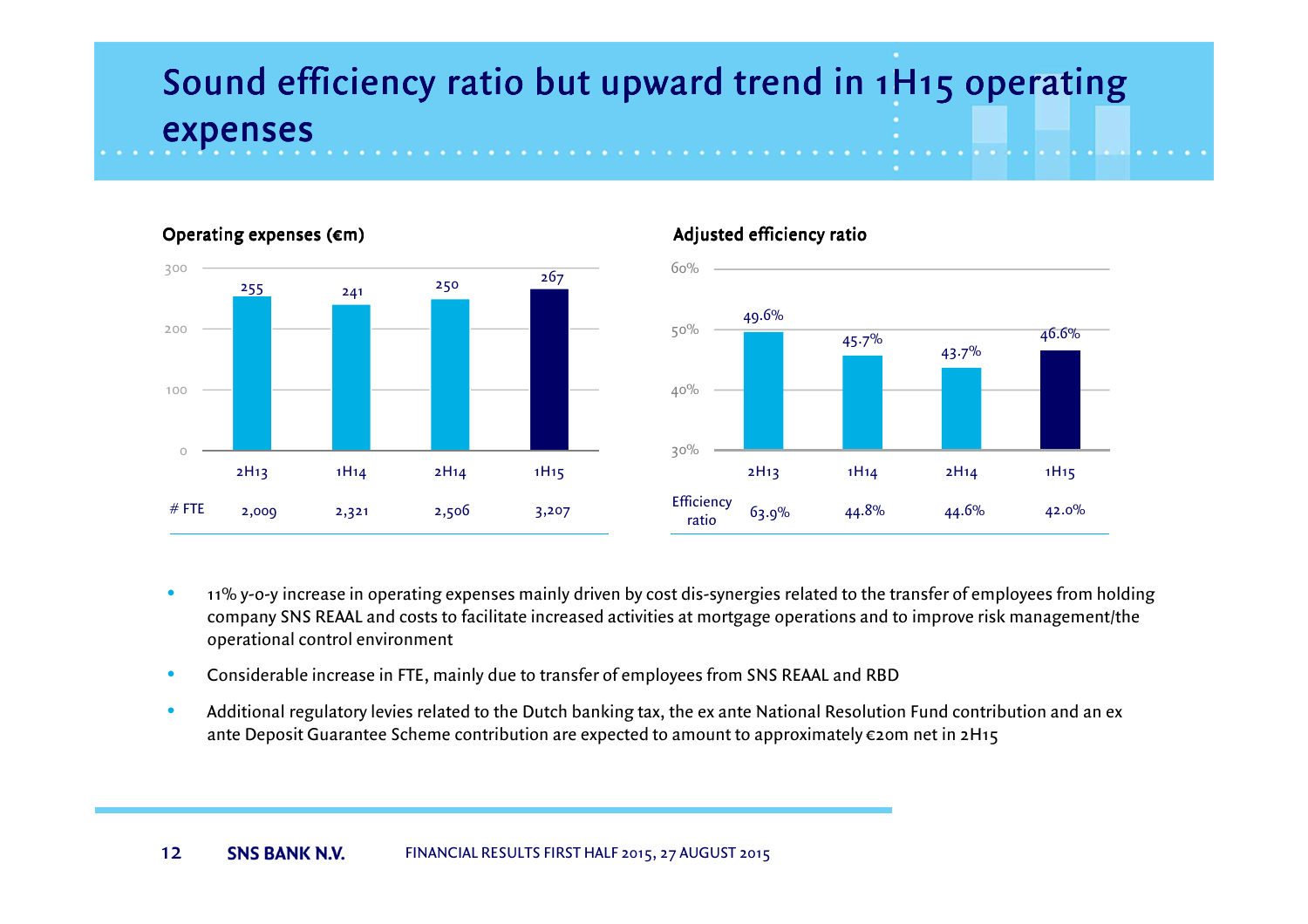## Improving quality of retail mortgage loans

#### Loan impairments (% average loans)



### In  $\epsilon$  millions 1H14 2H14 1H15  $\Delta$  y-o-y Retail mortgage loans 66 80 34 -48% SME loans  $14$  30  $10$  -29% **Other**  $1$  16 -  $-50\%$ Total impairment charges<sup>81</sup> <sup>126</sup> <sup>44</sup> -46%

#### Ratios ( retail mortgages)

|                                | 1H14    | <b>FY14</b> | 1H <sub>15</sub> |  |
|--------------------------------|---------|-------------|------------------|--|
| Loans in arrears % gross loans | $4.6\%$ | $4.3\%$     | $4.0\%$          |  |
| Impaired default% gross loans  | $3.1\%$ | 2.0%        | 2.8%             |  |
| LLR % gross loans              | 0.69%   | 0.70%       | 0.69%            |  |
| Coverage ratio                 | 20.3%   | 19.6%       | 20.7%            |  |

- Mortgages in arrears (from 1 day overdue) showed a marked decrease to €1.8bn, 4% of gross loans, (YE14: €2.0bn; 4.6%) supported by a cautious recovery of the Dutch economy
- $\bullet$  Impairment charges on retail mortgages declined driven by a lower net inflow of impaired default loans. Also, impairment charges in FY14 were impacted by non-recurring items
- $\bullet$  Coverage ratio increased to 20.7%

Impairment charges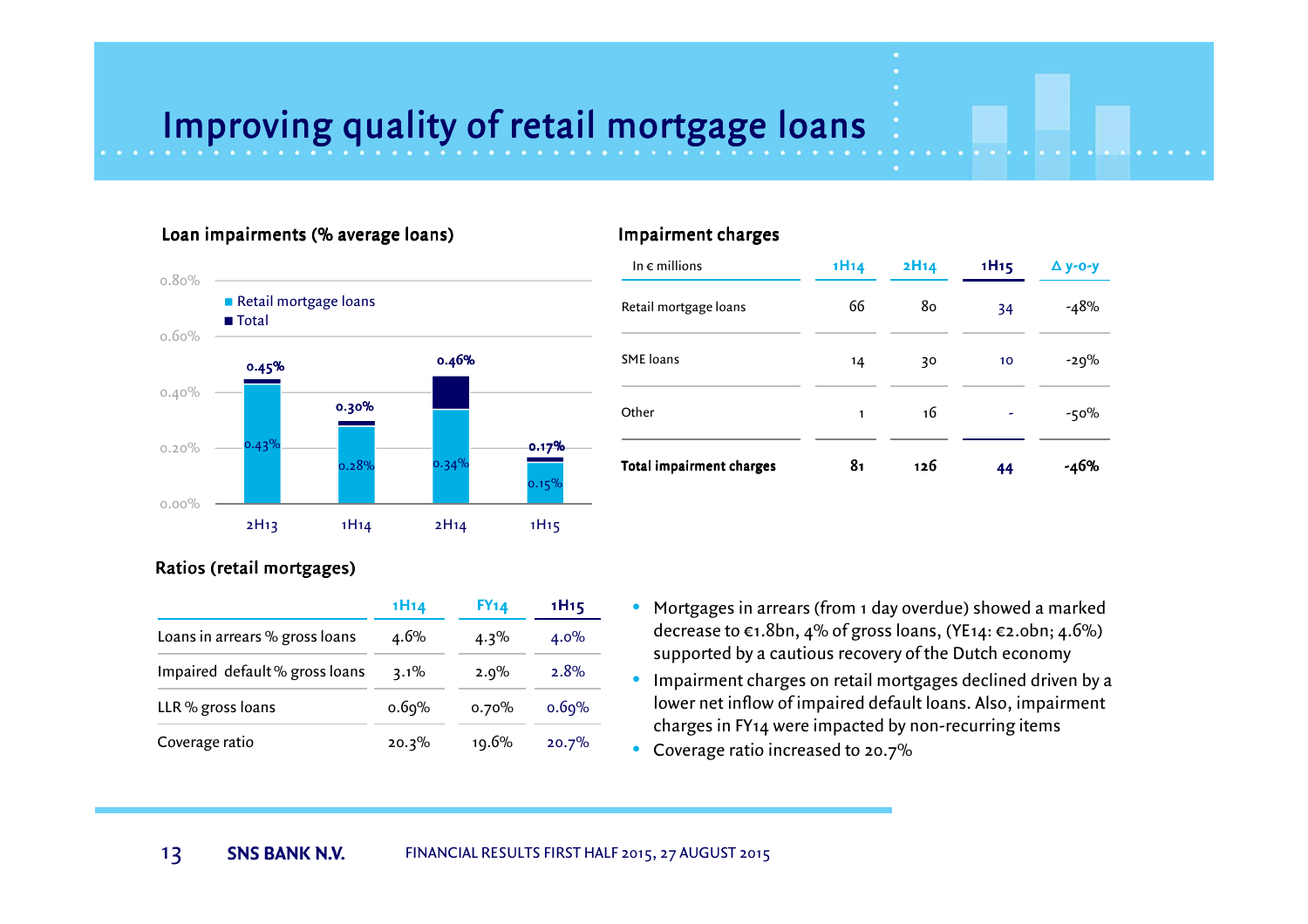# Development loan portfolio



Average LtV





• Limited decrease of retail mortgage portfolio to €45.5bn (YE14:  $\epsilon$ 46.2bn) due to redemptions, partly offset by sales of new mortgages

• Low risk profile new mortgages: 61% covered by NHG in 1H15 (total portfolio: 29%)

[1] total retail mortgage loans -/- fair value adjustments from hedge accounting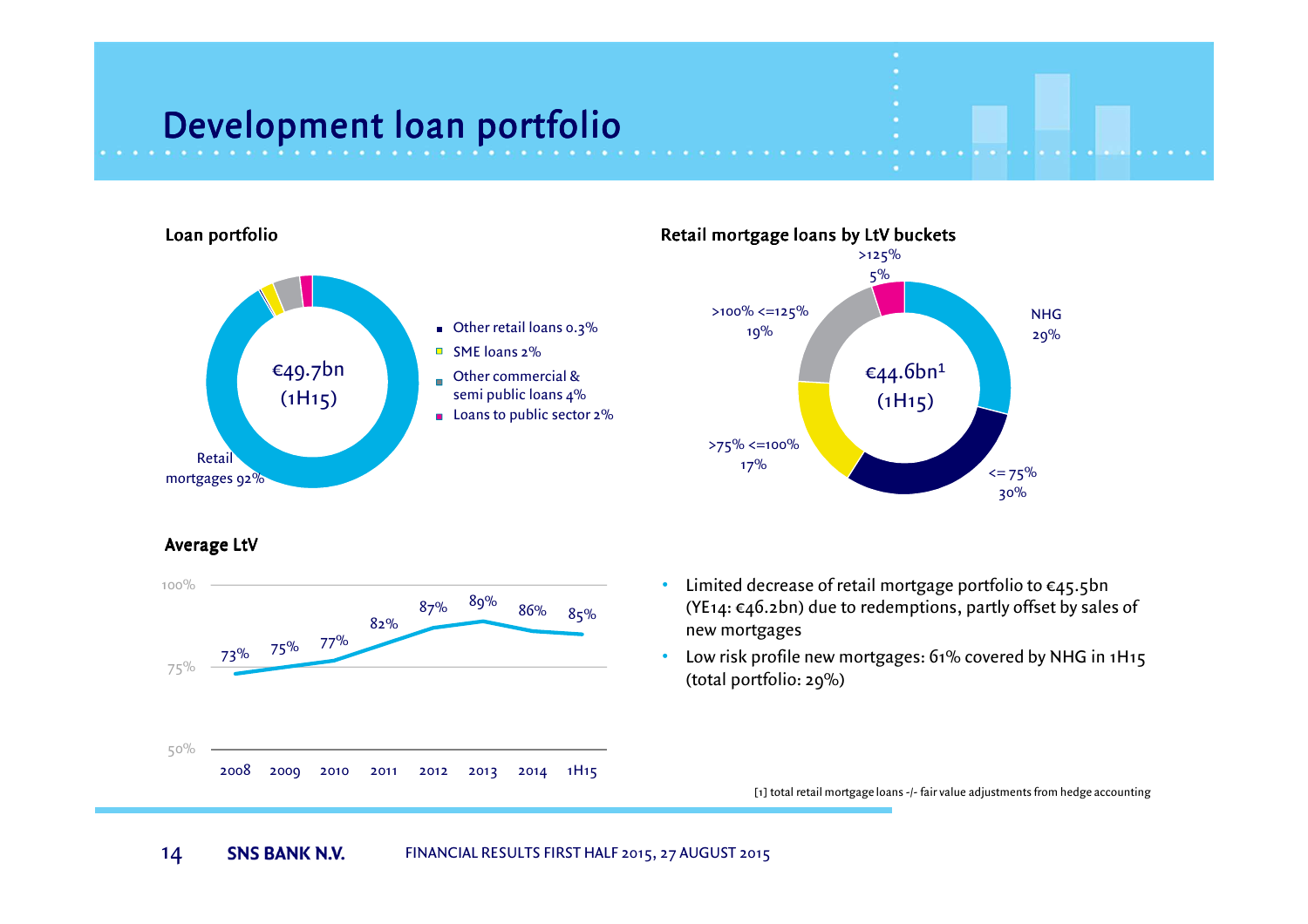## Improvement in stand-alone capital ratios



- • Stand-alone CET 1 ratio increased to 20.4%, mainly due to inclusion net profit 2H14/1Q15, slightly lower RWA and a positive impact from prudential filters (conversion DTA and phasing in of fair value reserve)
- • Impact from prudential consolidation on CET 1 ratio is -6.3%, compared to -2.7% YE14, mainly due to completion VIVAT sale. This resulted in a decrease in CET1 capital at SNS REAAL level due to the book loss, partly offset by a decline in RWA
- • The leverage ratio on a prudential consolidated basis dropped to 1.7% due to the decrease of CET 1 capital at SNS REAAL level as a result of the book loss, while VIVAT is still included in the risk exposure measured as defined by CRR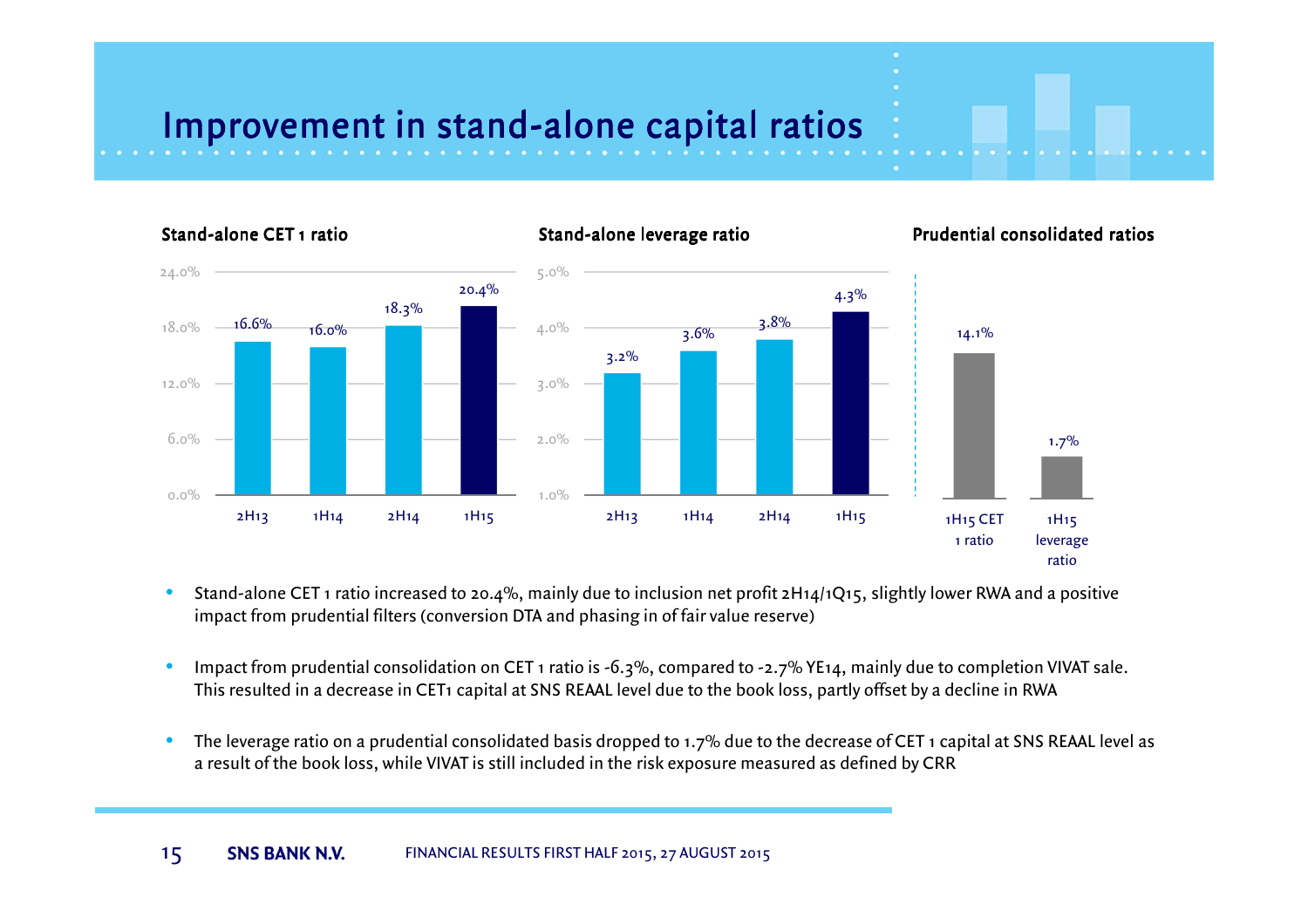## Improvement in stand-alone capital ratios



#### Changes in CET1 ratio 1H15

#### Changes in leverage ratio 1H15

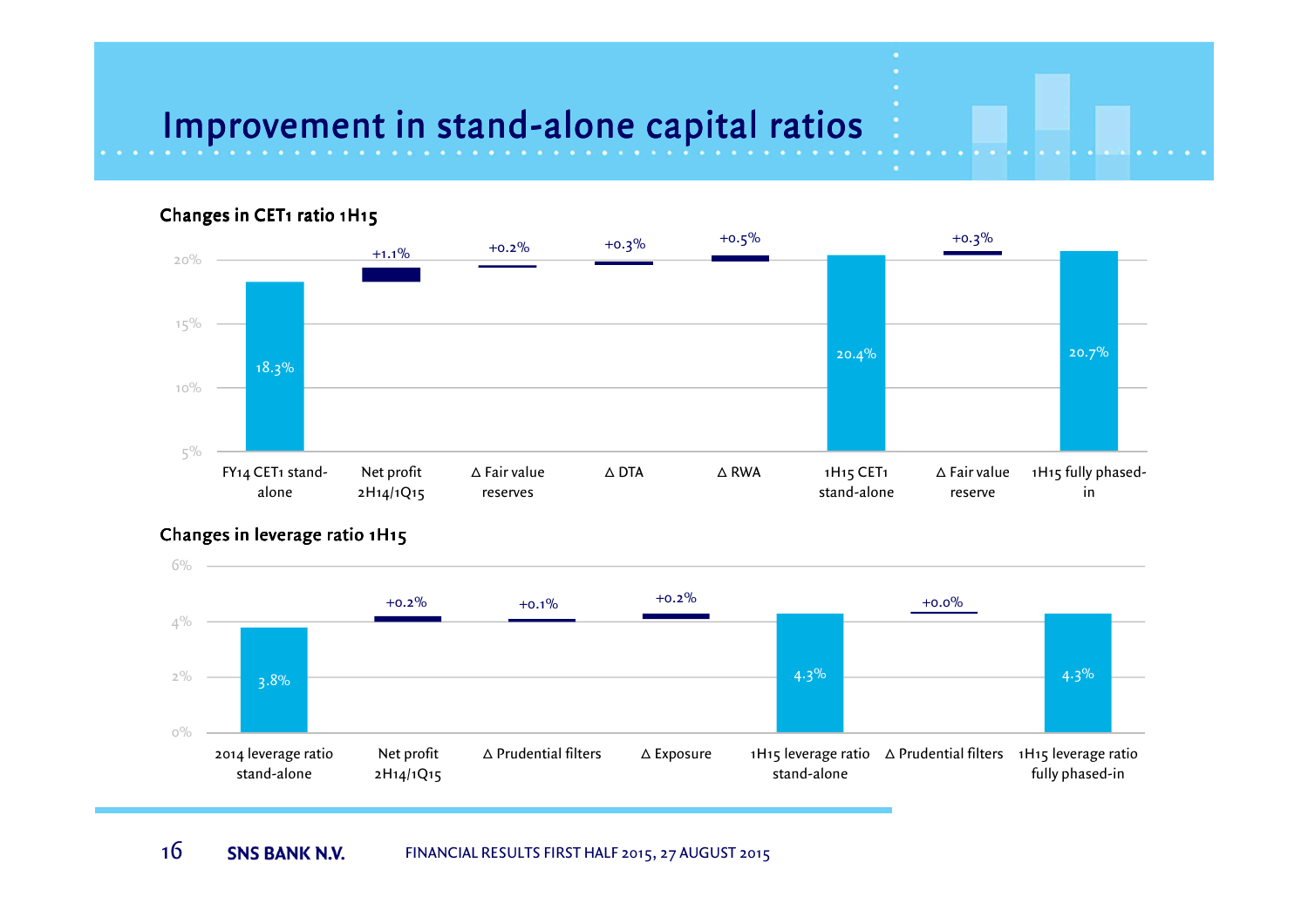# Pro forma stand-alone capitalisation

| In $\epsilon$ millions      | Reported<br>2Q <sub>15</sub> | <b>Net</b><br>profit<br>2Q15 | Pro forma<br>incl. net<br>profit 2Q15 | Redemption of<br>Joan SNS Bank<br>to VIVAT | Pro forma incl.<br>net profit 2Q15<br>and redemption<br>ofloan | Termination cash<br>facility SNS<br><b>REAAL</b> | Pro forma incl. net<br>profit 2Q15,<br>redemption of loan<br>and termination<br>cash facility |
|-----------------------------|------------------------------|------------------------------|---------------------------------------|--------------------------------------------|----------------------------------------------------------------|--------------------------------------------------|-----------------------------------------------------------------------------------------------|
| Stand-alone<br>transitional |                              |                              |                                       |                                            |                                                                |                                                  |                                                                                               |
| CET <sub>1</sub> capital    | 2,742                        | $+135$                       | 2,877                                 |                                            | 2,877                                                          | $+100$                                           | 2,977                                                                                         |
| <b>RWA</b>                  | 13,423                       | -                            | 13,423                                | $-1,250$                                   | 12,173                                                         |                                                  | 12,173                                                                                        |
| CET <sub>1</sub> ratio      | 20.4%                        | $+1.0%$                      | 21.4%                                 | $+2.2%$                                    | 23.6%                                                          | $+0.9%$                                          | 24.5%                                                                                         |
| Leverage<br>ratio           | 4.3%                         | $+0.2%$                      | 4.5%                                  |                                            | 4.5%                                                           | $+0.2%$                                          | 4.7%                                                                                          |

- •Taking into account net profit for 2Q15 ( $\epsilon$  135m; impact 1.0%-point), the pro forma transitional CET1 ratio is 21.4%
- •Redemption of €250m loan from SNS Bank to VIVAT will reduce RWA by €1,250m (risk-weight of 500%). The impact of this is +2.2%-points. Taking also into account termination of the cash facility to SNS REAAL (€100m; impact 0.9%-points), the pro forma CET1 ratio is 24.5%

Pro forma stand-alone transitional CET1 ratio SNS Bank, including net profit 2Q15 and after redemption loan VIVAT and termination cash facility SR: 24.5%  $\,$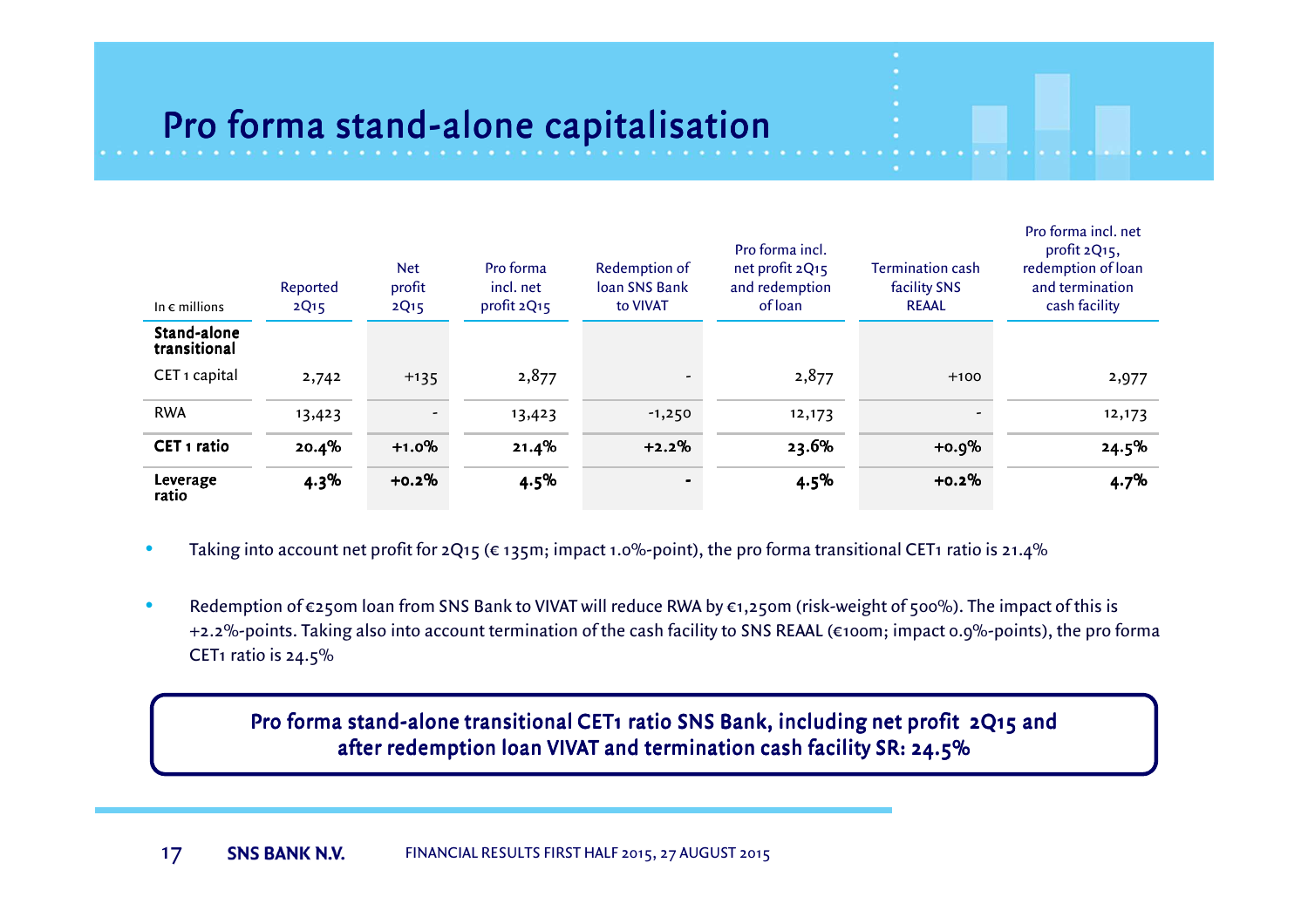# Strong 1H15 stand-alone capital position…



- $\bullet$ SNS Bank aims for a CET1 ratio > 14% and a Leverage Ratio > 4% based on current regulations
- • We closely follow the developments in respect of the BCBS consultation papers regarding credit risk (RWA, capital floors and revised Standardised Approach)

Strong stand-alone capital ratios as of 1H15 offer a good starting point for meeting anticipated regulatory capital requirements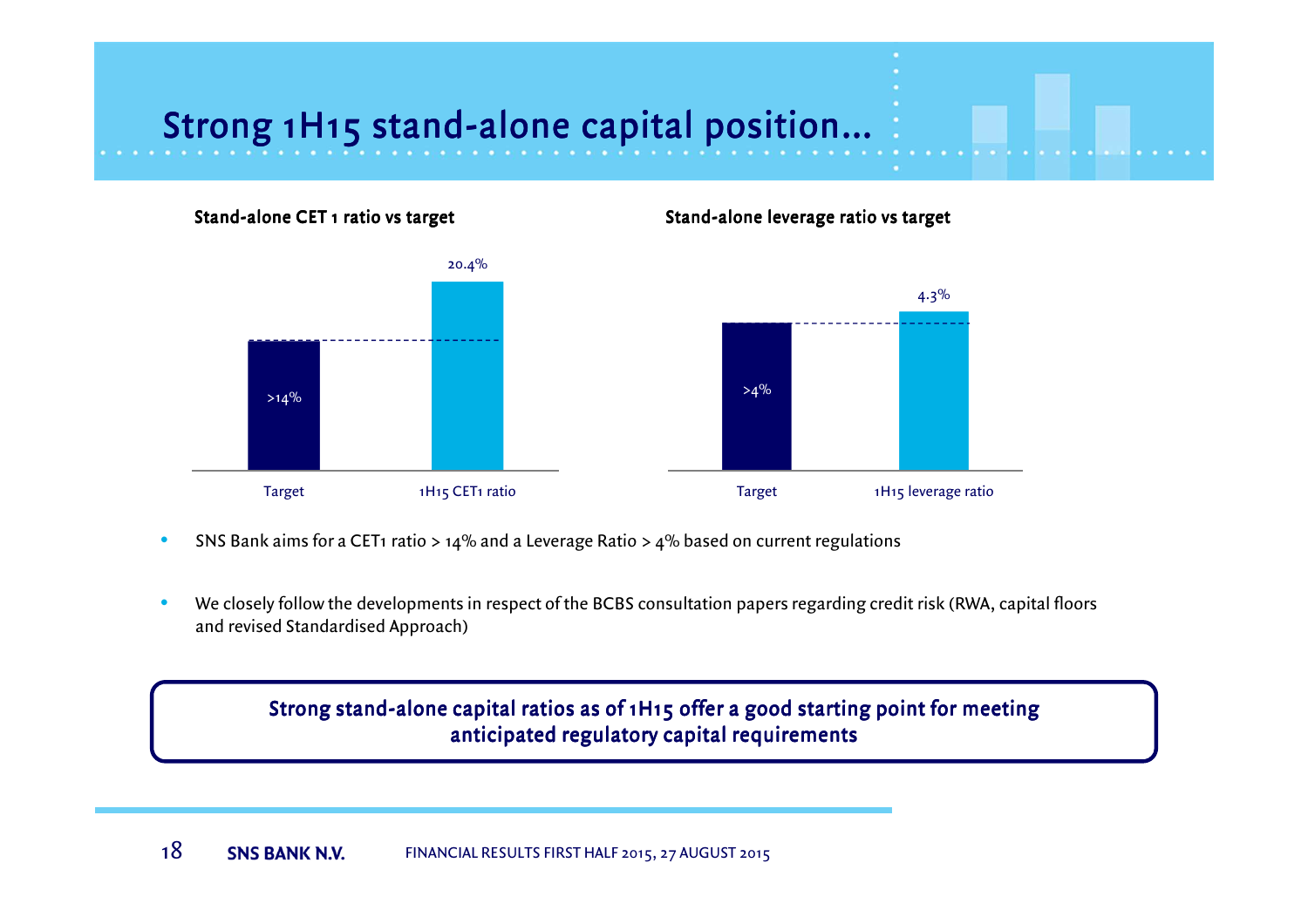## …but further diversification and strengthening targeted in anticipation of future capital requirements

4.5% 4.5%20.4%1.5% 1.5%  $\frac{2.0\%}{1.5\%}$   $\frac{2.0\%}{1.5\%}$ 8.0%12.0%2.5% 2.5 $\%$ 1.0 $\%$ 1.0 $\%$ 2.5%Assumed minimum Assumed maximum TLACTLACTotal capital ratio 1H15 stand-aloneTLAC (as % of RWA)CET<sub>1</sub> Additional Tier 1 Tier 2Additional TLACCapital conservation bufferO-SII bufferCounter-cyclicalbuffer19.5%26.0%8.0%4.3%3.1%6.1%MREL minimum MREL 1H15 stand-alone <code>CET</code>1 capital  $\blacksquare$  Senior unsecured  $>$  1 y  $\Box$  Other MREL eligible liabilities MREL (as % of assets)

- • SNS Bank aims for MREL >8% by YE17. Depositors that are not DGS-guaranteed are to be protected from the 8% bail-in tool by means of earnings retention and issuance of subordinated / senior unsecured debt
- • Finalisation of implementation into laws and regulation (including TLAC) and market response to this will determine the route to meet capital targets
- •Issuance of Additional Tier 1 and Tier 2 debt considered no-regret moves after disentanglement from SNS REAAL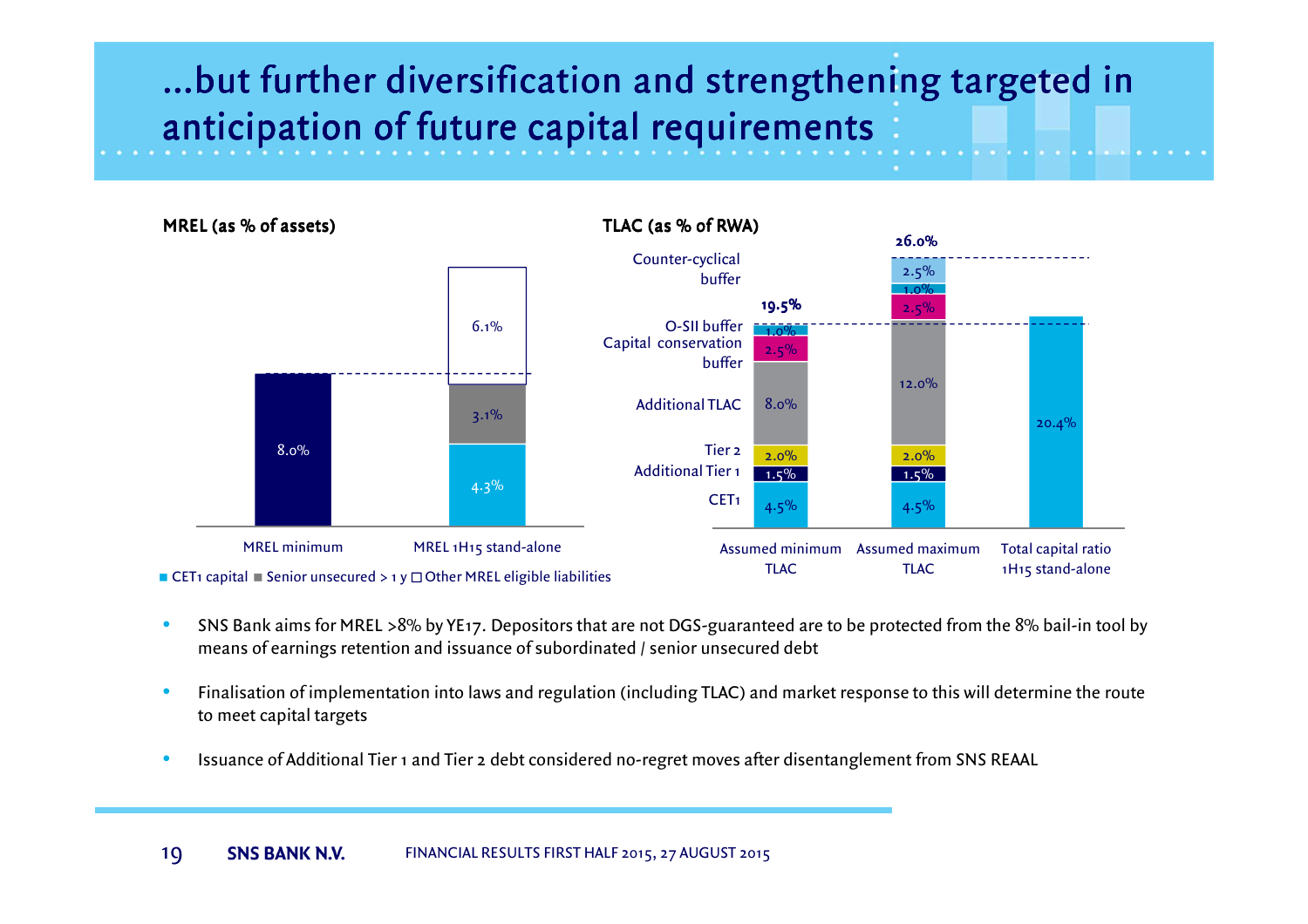## Funding and liquidity



| In $\epsilon$ millions                         | 1H14   | 2014   | 1H <sub>15</sub> |
|------------------------------------------------|--------|--------|------------------|
| Cash                                           | 3,978  | 2,537  | 3,729            |
| Sovereigns                                     | 3,829  | 4,033  | 3,637            |
| Regional/local governments<br>& supranationals | 436    | 540    | 600              |
| Other liquid assets                            | 128    | 215    | 360              |
| Eligible retained RMBS                         | 5,555  | 6,220  | 5,780            |
| <b>Total Liquidity Position</b>                | 13,926 | 13,545 | 14,106           |

Loan to Deposit



- •Further increase of retail funding in 1H15 (77% YE14)
- •Liquidity position remained high
- •Further decrease in Loan-to-Deposit ratio to 107%
- •LCR and NSFR well above 100%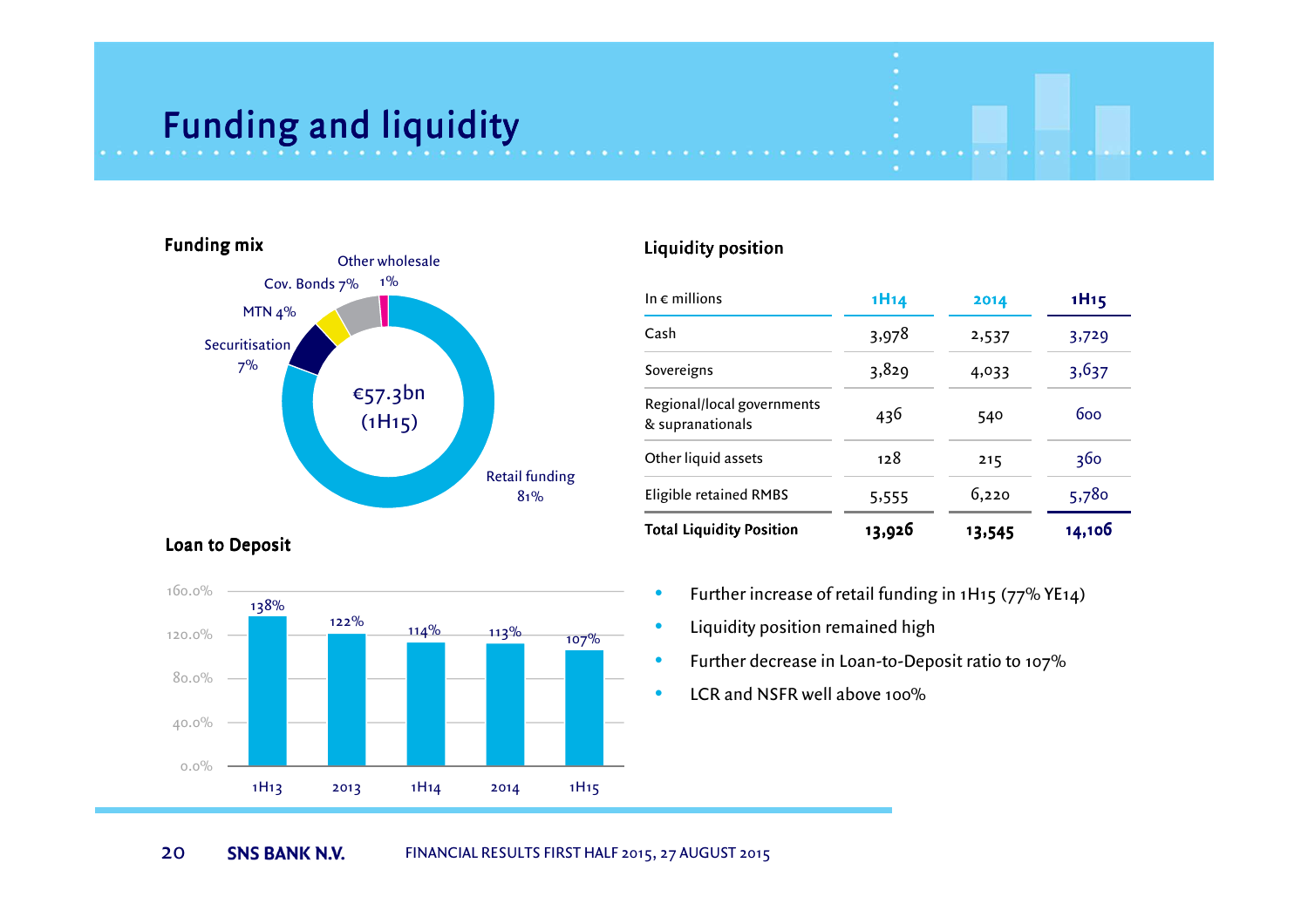# SNS Bank: solid financial performance in 1H15

| In $\epsilon$ millions          | 1H14 | 2H14  | 1H <sub>15</sub> | $\Delta$ y-o-y |
|---------------------------------|------|-------|------------------|----------------|
| Net interest income             | 491  | 533   | 515              | $+5%$          |
| Net fee/commission inc          | 24   | 20    | 24               | $0\%$          |
| Other income                    | 23   | 8     | 96               | $+317%$        |
| Total income                    | 538  | 561   | 635              | 18%            |
| Operating expenses <sup>1</sup> | 292  | 349   | 266              | $-17%$         |
| Impairment charges              | 81   | 126   | 44               | $-46%$         |
| Result before tax               | 165  | 86    | 325              | $+97%$         |
| Taxation                        | 54   | 46    | 8 <sub>1</sub>   | $+50%$         |
| Net result                      | 111  | 40    | 244              | +120%          |
| One-off items                   | (43) | (100) | 47               | $+200%$        |
| Adjusted net result             | 154  | 140   | 197              | +28%           |

| Ratios                                  | 1H14     | <b>2H14</b> | 1H <sub>15</sub> |
|-----------------------------------------|----------|-------------|------------------|
| NIM/ average assets                     | 1.37%    | 1.56%       | 1.54%            |
| Adj. efficiency ratio                   | 45.7%    | 43.7%       | 46.6%            |
| Retail impairments/<br>retail mortgages | ი.28%    | $0.34\%$    | 0.15%            |
| Adjusted ROE                            | 11.4%    | 9,7%        | 12.9%            |
| Stand-alone CET1 ratio                  | $16.0\%$ | 18.3%       | 20.4%            |
| Stand-alone leverage<br>ratio           | $3.6\%$  | 3.8%        | $4.3\%$          |

[1] Operating expenses include other expenses and impairment charges on goodwill

#### Strong adjusted 1H15 net profit, driven by lower loan impairment charges and higher net interest income, more than compensating for higher operating expenses

Capital position: solid foundation to meet changing regulatory requirements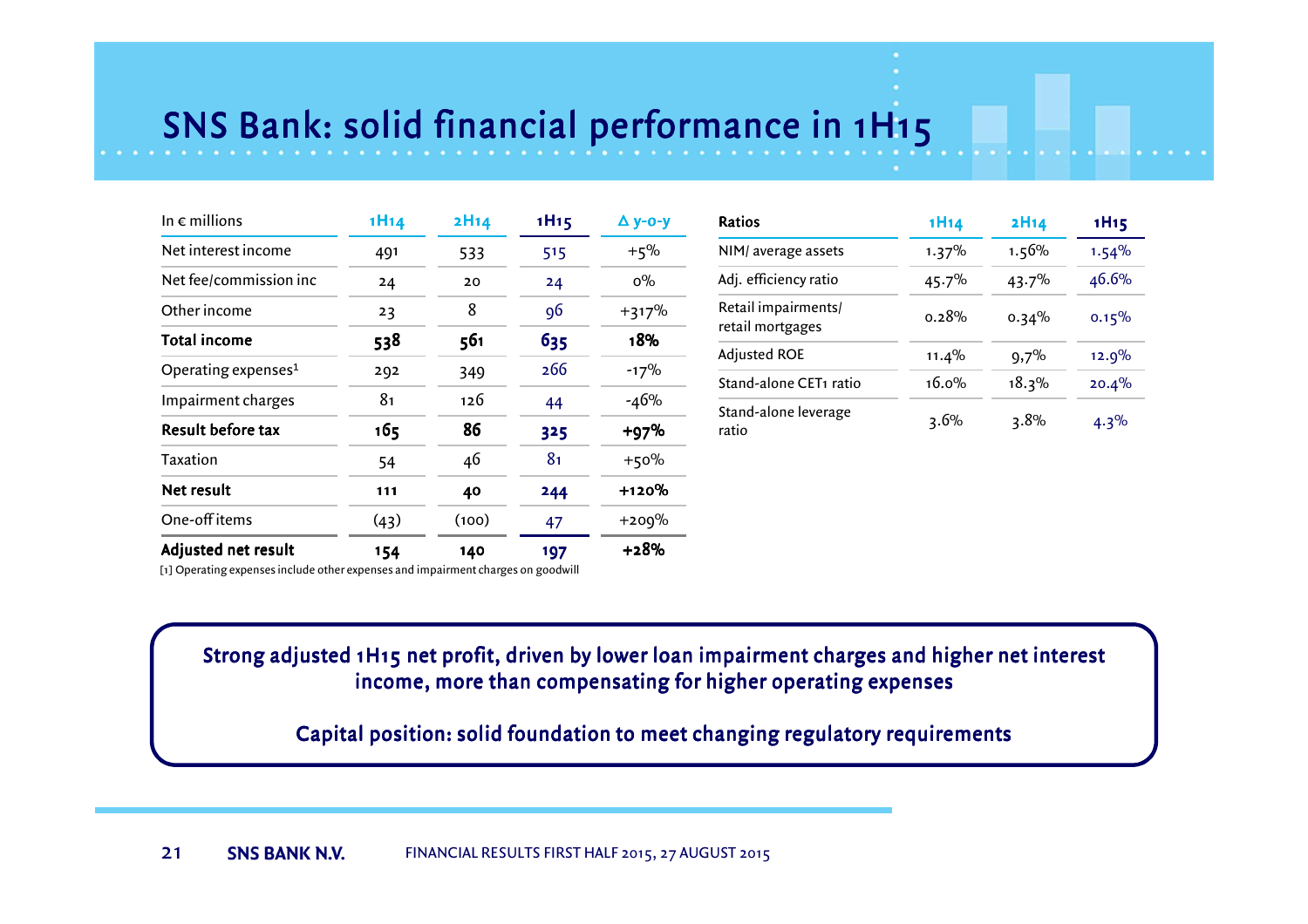# Outlook for second half of 2015

- $\bullet$  In 2H15, total income is expected to be lower than in 1H15. Results on fair value movements of former DBV mortgages andrelated derivatives are volatile and may be lower compared to the high level in 1H15
- • In addition, the intended divestment of SNS Securities, if and when completed, is expected to result in a substantial loss compared to the book value ( $\varepsilon$ 34m at the end of June 2015)
- $\bullet$ Loan impairment charges in 2H15 are expected to be in line with the 1H15 level
- • Operating costs will continue to be impacted by dis-synergies related to the disentanglement from SNS REAAL and initiatives to improve operations and risk management. Additional regulatory levies related to the Dutch banking tax, the ex ante National Resolution Fund contribution and an ex ante Deposit Guarantee Scheme contribution are expected to amount to approximately €20m net in 2H15

We expect SNS Bank to achieve a satisfactory result in 2H15, albeit at a lower level than in 1H15  $\,$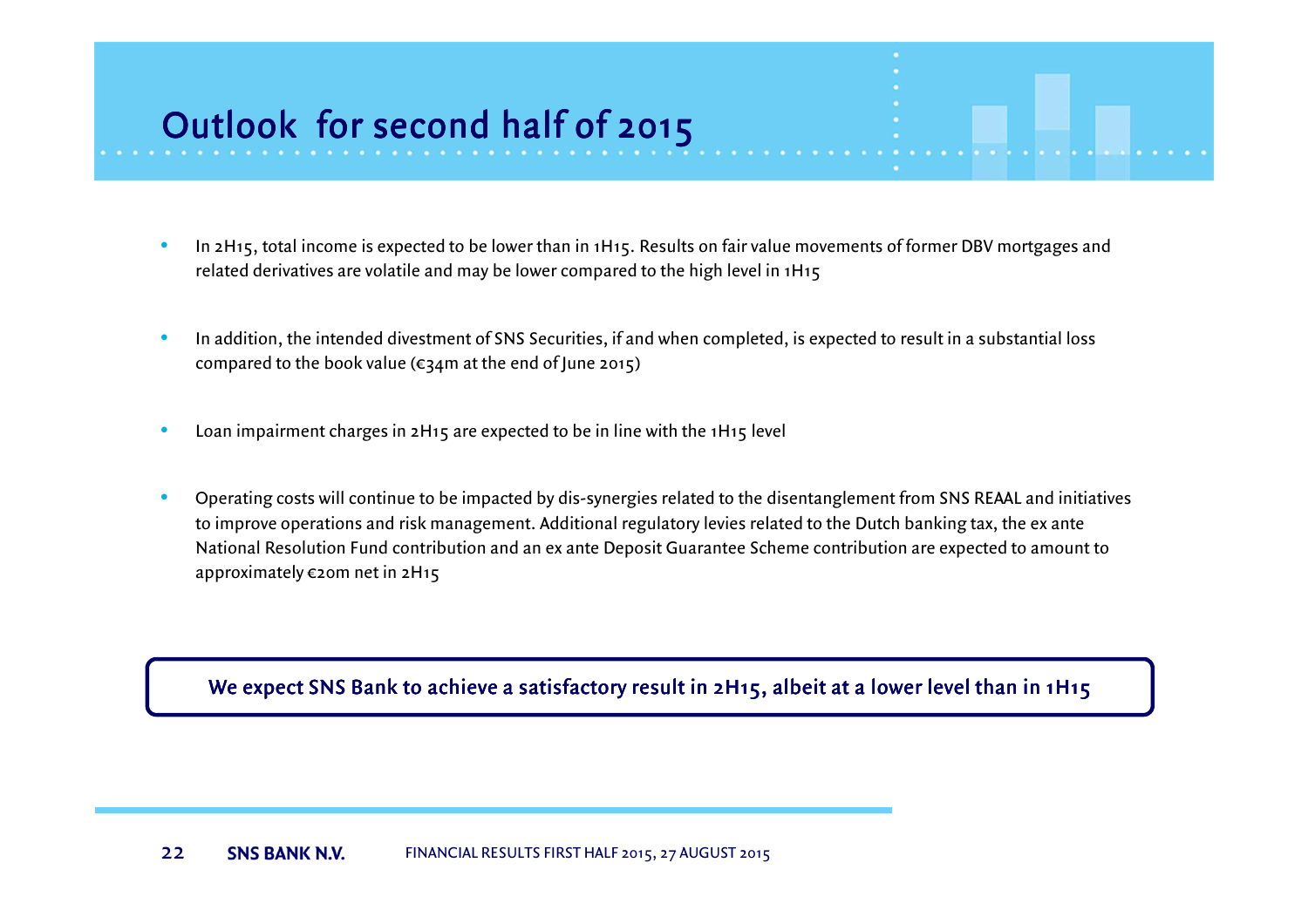## Key take-aways 1H15: progress in realising strategic priorities

#### 3 Strategic priorities

#### 1. $.$  Excellent customer experience

•Increasing customer base, higher customer satisfaction scores and virtually stable market shares in 1H15

#### 2.Excellent business operations

- • Improving 1H15 net profit, in spite of higher operating expenses related to the transfer of employees from SNS REAAL and costs to improve the quality of operations
- •Considerable decline in impairment charges on loans

#### 3.Moderate risk profile

•Improvement in stand-alone capital ratios and in the quality of the loan portfolio in 1H15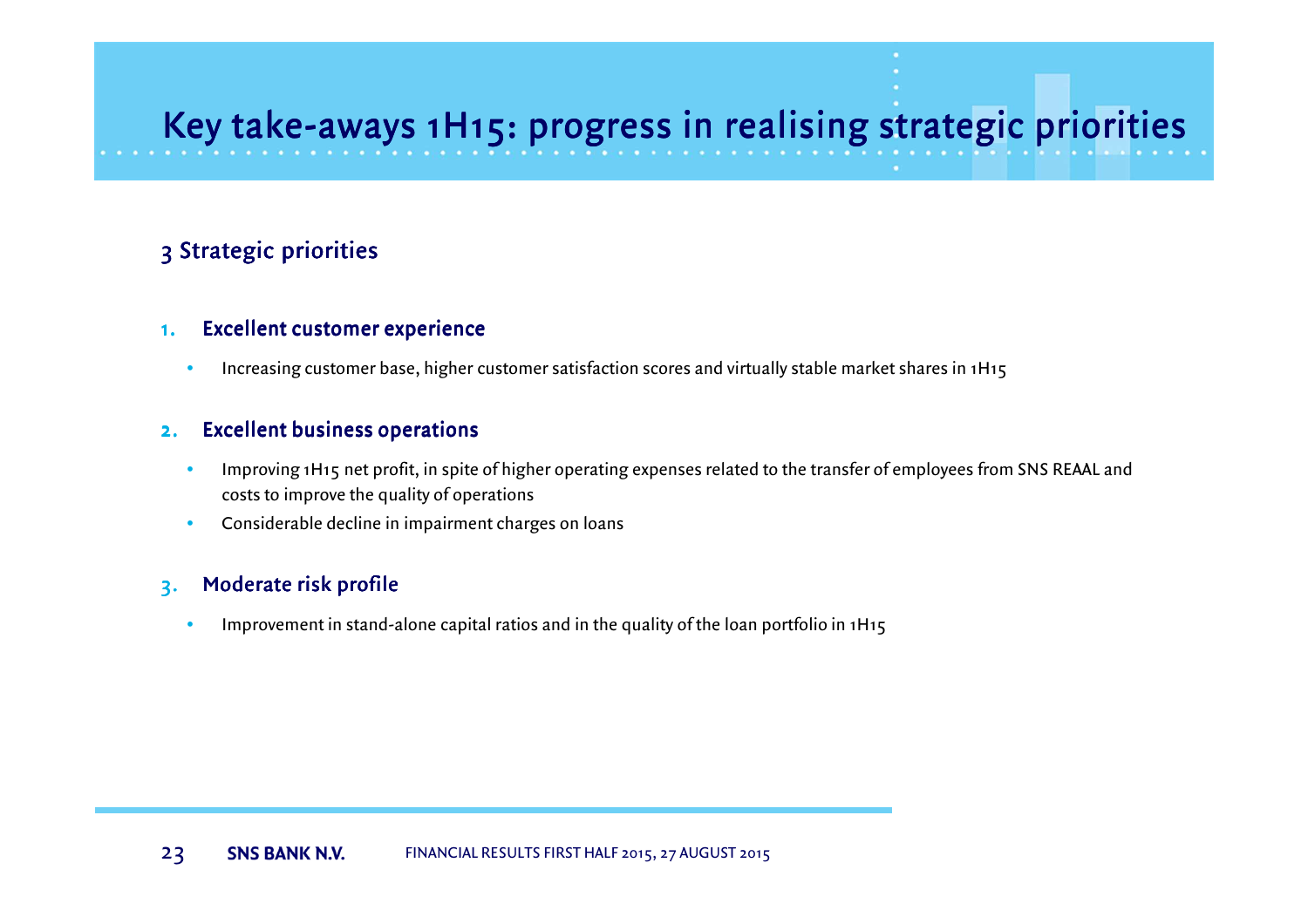## IV. Q&A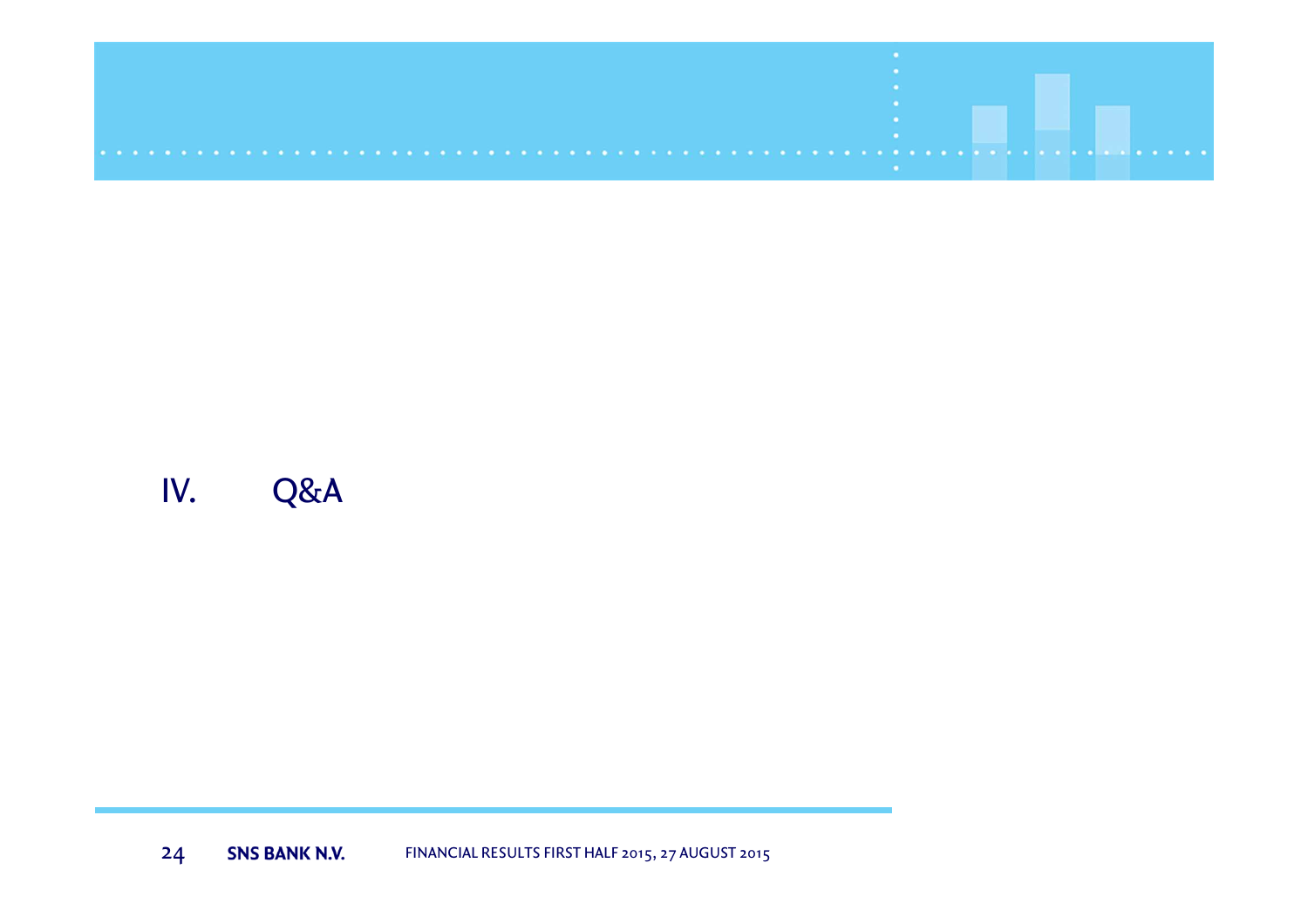

## Additional slides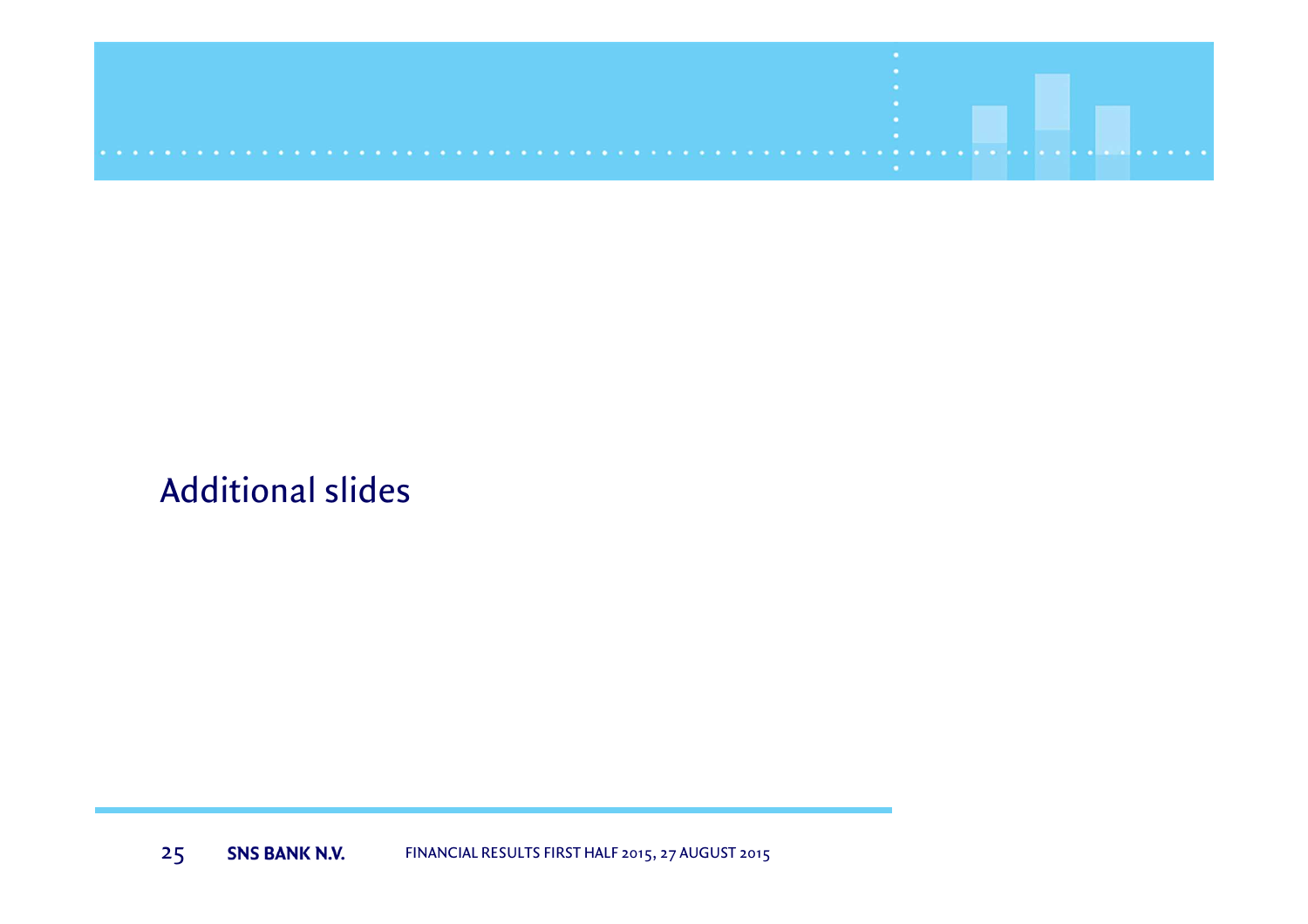## Key items p&l account

| In $\epsilon$ millions               | 1H14           | 2H14           | <b>1H15</b>    | $\Delta$ y-o-y |
|--------------------------------------|----------------|----------------|----------------|----------------|
| Net interest income                  | 491            | 533            | 515            | $+5%$          |
| Net fee and commission income        | 24             | 20             | 24             | $0\%$          |
| Other income                         | 23             | $\overline{8}$ | 96             | $+317%$        |
| <b>Total income</b>                  | 538            | 561            | 635            | 18%            |
| Impairment charges                   | 8 <sub>1</sub> | 126            | 44             | $-46%$         |
| Impairment charges goodwill          |                | 67             | --             | $0\%$          |
| Total operating expenses             | 241            | 250            | 267            | $+11\%$        |
| Other expenses                       | 51             | 32             | $-1$           | $-102%$        |
| <b>Total expenses</b>                | 373            | 475            | 310            | $-17%$         |
| <b>Result before tax</b>             | 165            | 86             | 325            | $+97%$         |
| Taxation                             | 54             | 46             | 8 <sub>1</sub> | $+50%$         |
| Net result                           | 111            | 40             | 244            | +120%          |
| One-off items                        | (43)           | (100)          | 47             | $+209%$        |
| - Resolution levy                    | (51)           | (25)           |                |                |
| - Impairment goodwill                | --             | (67)           |                |                |
| - ∆ Fair value mortgages             | 8              | (8)            | 47             |                |
| Adjusted net result                  | 154            | 140            | 197            | $+28%$         |
| Ratios                               |                |                |                |                |
| Efficiency ratio                     | 44.8%          | 44.6%          | 42.0%          |                |
| Operating expenses/ average assets   | 0.67%          | 0.73%          | 0.80%          |                |
| NIM/average assets                   | 1.37%          | 1.56%          | 1.54%          |                |
| Retail impairments/ retail mortgages | 0.28%          | 0.34%          | 0.15%          |                |
| RoE                                  | 8.0%           | 2.7%           | 16.0%          |                |
| <b>Adjusted RoE</b>                  | 11.4%          | 9.7%           | 12.9%          |                |

 Higher NIM mainly driven by declining interest rates on retail and wholesale funding, partly offset by declining interest rates on mortgage loans and a lower mortgage portfolio. Also, prepayment charges on mortgages were higher and redemptions of wholesale funding had a positive impact

•

•

•

- Higher other income mainly driven by fair value movements of the DBV mortgage portfolio and related derivatives
- • Higher operating expenses related to the transfer of staff from SNS REAAL holding and investments in operations (mortgages and finance & risk)
	- Lower impairment charges mainly driven by a lower inflow of defaulting retail mortgage loans
- •Adjusted net result of €197m, supported by higher total income and lower impairment charges, partly offset by higher operating expenses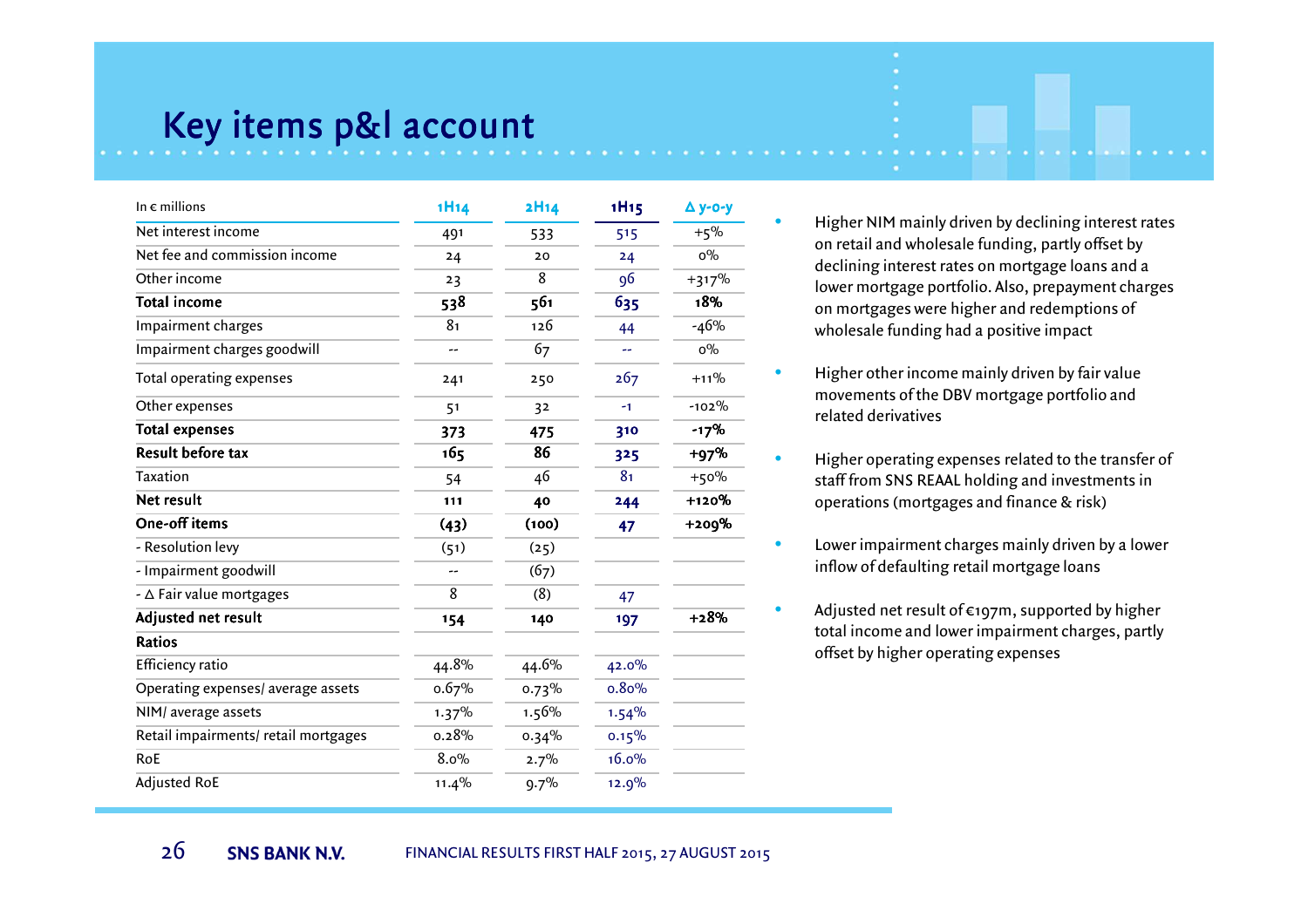### Key items balance sheet

| In $\epsilon$ millions                                    | 1H14   | 2014   | <b>1H15</b> | $\Delta$ y-o-y |
|-----------------------------------------------------------|--------|--------|-------------|----------------|
| <b>Total assets</b>                                       | 68,633 | 68,159 | 65,327      | -5%            |
| Loans and advances to customers                           | 53,550 | 52,834 | 49,705      | $-7%$          |
| - of which retail mortgage loans                          | 46,534 | 46,230 | 45,508      | $-2\%$         |
| - of which retail other loans                             | 235    | 213    | 173         | $-26%$         |
| - of which SME loans                                      | 1,074  | 1,035  | 1,002       | $-7%$          |
| - of which other, including (semi) public<br>sector loans | 5,707  | 5,356  | 3,022       | $-47%$         |
| Loans and advances to banks                               | 2,537  | 2,604  | 2,402       | $-5%$          |
| Investments                                               | 5,888  | 7,000  | 6,055       | $+3%$          |
| Amounts due to customers                                  | 46,518 | 46,208 | 47,621      | $+2%$          |
| -of which retail savings                                  | 36,269 | 35,666 | 37,277      | $+3%$          |
| - of which other amounts due to<br>customers              | 10,249 | 10,542 | 10,344      | $+1%$          |
| Amounts due to banks                                      | 2,915  | 2,000  | 1,587       | $-46%$         |
| Debt certificates                                         | 12,077 | 11,252 | 9,027       | $-25%$         |
| Shareholders' equity                                      | 2,822  | 2,963  | 3,148       | $+12\%$        |

- Balance sheet total decreased by €2.8bn to €65.3bn compared to YE14. Proceeds from the sale of investments and redemptions of (mortgage) loans have been used to redeem €2.2bn of debt certificates
- Retail mortgage loans decreased to €45.5bn due to redemptions, partly compensated by new production
- Other loans and advances to customers decreased by €2.3bn to €3.0bn due to a decrease of cash loans to the public sector as part of liquidity management
- Investments decreased by €0.9bn to €6.1bn due to the sale of investments held for trading and investments available for sale as part of liquidity management
- Retail savings increased by €1.6bn due to interest accrual and net new inflow
- Shareholders' equity increased by  $\epsilon_18$ 5m to  $\epsilon_3$ .2bn due to net profit retention, an increase of the fair value reserve of the fixed-income portfolio following a decline in interest rates and credit spreads and an increase of the cash flow hedge reserve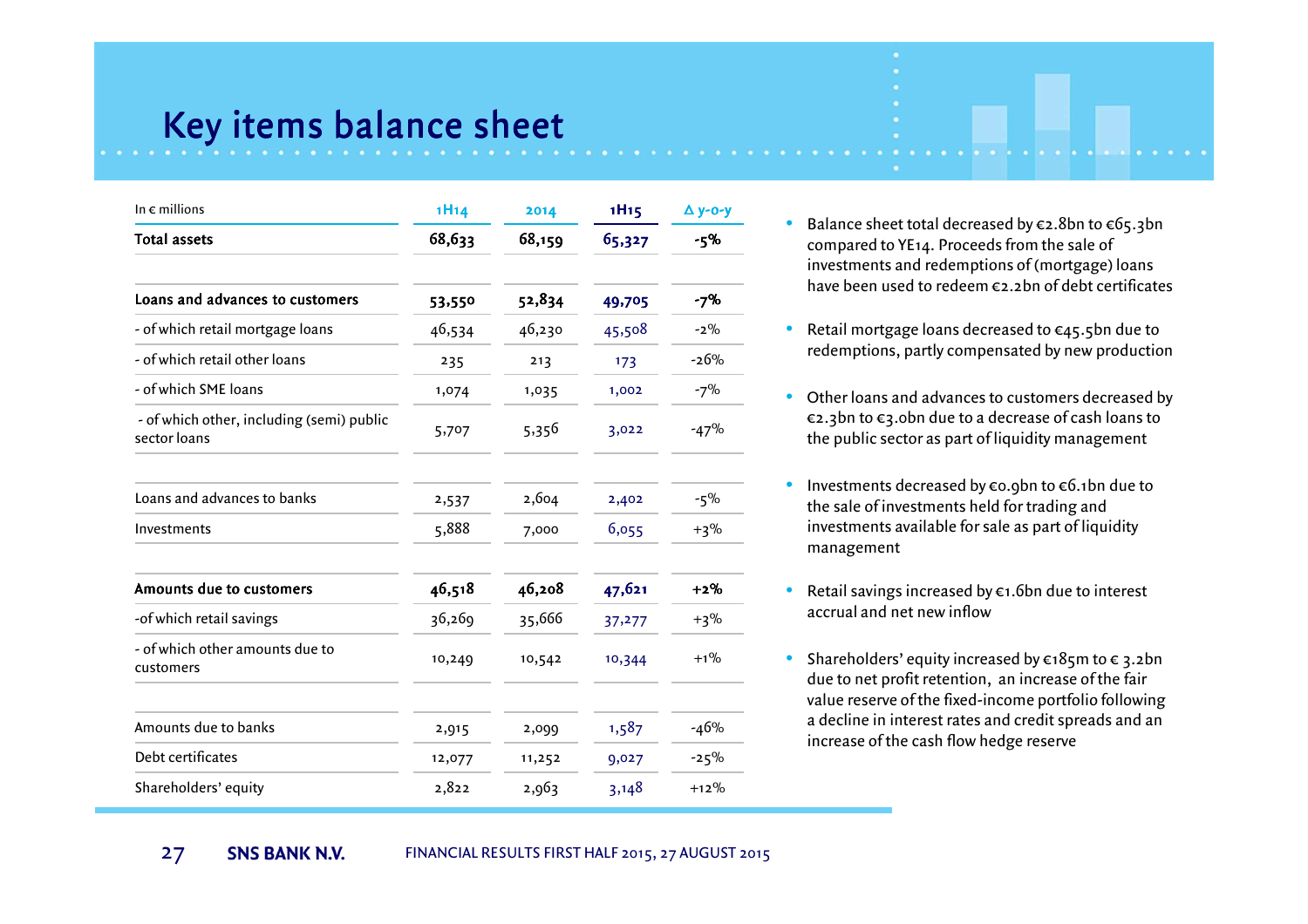### Capitalisation

28

| In $\epsilon$ millions         | 1H14   | 2014     | <b>1H15</b> |
|--------------------------------|--------|----------|-------------|
| Stand-alone                    |        |          |             |
| <b>Transitional</b>            |        |          |             |
| CET 1 capital                  | 2,430  | 2,520    | 2,742       |
| <b>Risk Weighted Assets</b>    | 15,229 | 13,771   | 13,423      |
| CET <sub>1</sub> ratio         | 16.0%  | 18.3%    | 20.4%       |
| Tier 1 ratio                   | 16.0%  | 18.3%    | 20.4%       |
| Total capital ratio            | 16.0%  | 18.3%    | 20.4%       |
| Leverage ratio                 | 3.6%   | 3.8%     | 4.3%        |
| Phased-in                      |        |          |             |
| CET <sub>1</sub> ratio         | 14.6%  | 17.4%    | 20.7%       |
| Leverage ratio                 | 3.3%   | 3.6%     | 4.3%        |
| <b>Prudential consolidated</b> |        |          |             |
| <b>Transitional</b>            |        |          |             |
| CET 1 ratio                    | 15.4%  | 15.6%    | 14.1%       |
| Leverage ratio                 | 3.2%   | 2.7%     | 1.7%        |
| Phased-in                      |        |          |             |
| CET <sub>1</sub> ratio         | 14.9%  | $15.3\%$ | 15.0%       |
| Leverage ratio                 | 3.1%   | 2.7%     | 1.8%        |

- 1H15 stand-alone capitalisation does not include 2Q15 net profit of €135m (inclusion would have a positive impact on CET 1 ratio of 1%-point)
- Transitional CET 1 ratio (stand-alone) of 20.4% is up compared to YE14 (18.3%) due to:
	- − Inclusion of 2H14 (€40m; +0.3%-points) and 1Q15 (€109m; +0.8%-points) net profit following audit FY14 and 1Q15 figures
	- − Positive impact of prudential filters (+0.2%-points) mainly driven by an increase in the fair value reserve due to lower interest rates and credit spreads
	- Decrease in RWA by €348m to €13.4bn (+0.5%-points) driven by a decline in retail mortgage loans and derivative positions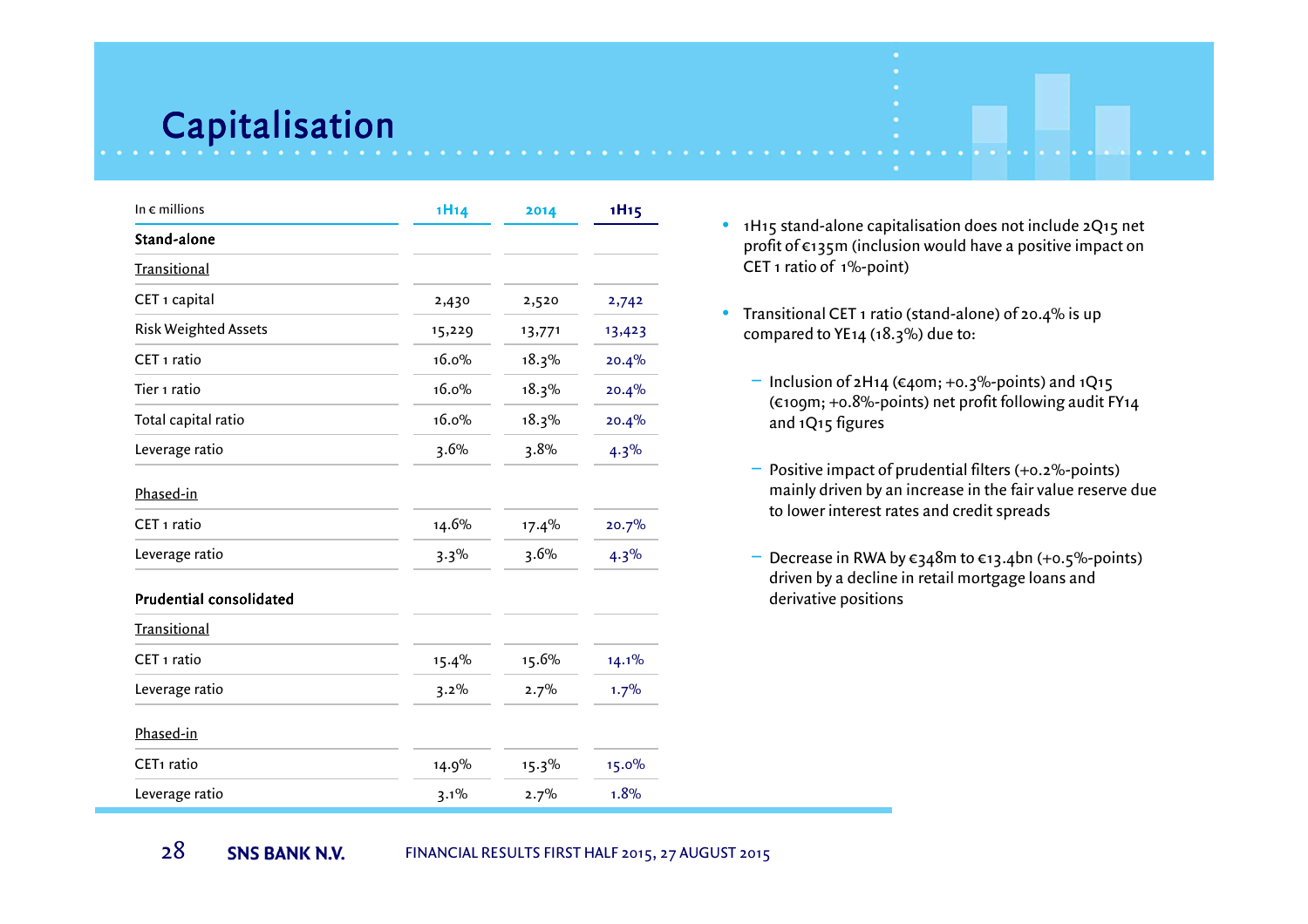## SNS Bank investment portfolio

#### Breakdown portfolio (sector)

| in $\epsilon$ billions         | 2014 | %    | 1H <sub>15</sub> | %     |
|--------------------------------|------|------|------------------|-------|
| Sovereign                      | 6.1  | 86%  | 5.1              | 83%   |
| Financials                     | 0.4  | 6%   | 0.5              | 7%    |
| Corporates                     | 0.2  | 3%   | 0.4              | 7%    |
| <b>MBS</b>                     | 0.2  | 3%   | 0.2              | 3%    |
| Other                          | 0.3  | 4%   | 0.0              | $0\%$ |
| Total                          | 7.1  | 100% | 6.1              | 100%  |
| - of which liquidity portfolio | 6.0  |      | 5.5              |       |
| - of which deposits            | 1.0  |      | 0.5              |       |
| - of which trading portfolio   | 0.1  |      | 0.1              |       |

#### Breakdown portfolio (rating)

| Total                  | 7.1  | 100%  | 6.1              | 100%  |
|------------------------|------|-------|------------------|-------|
| No rating              | 0.0  | $0\%$ | 0.0              | $0\%$ |
| $<$ BBB                | 0.0  | $0\%$ | 0.0              | $0\%$ |
| <b>BBB</b>             | 0.4  | 6%    | 0.3              | 5%    |
| A                      | 1.7  | 24%   | 0.8              | 12%   |
| AA                     | 1.9  | 27%   | 2.1              | 33%   |
| AAA                    | 3.0  | 42%   | 3.0              | 49%   |
| in $\epsilon$ billions | 2014 | %     | 1H <sub>15</sub> | %     |

\* Includes SNS Securities investment portfolio (included in assets held for sale)

\*\* Geographic: Other mainly consists of Japan, Austria and Luxembourg

#### Breakdown portfolio (maturity)

| in $\epsilon$ billions | 2014 | %     | 1H <sub>15</sub> | $\%$   |
|------------------------|------|-------|------------------|--------|
| $\leq$ 3 months        | 1.0  | 14%   | 0.7              | $12\%$ |
| $\leq$ 1 year          | 0.4  | 6%    | 0.5              | 8%     |
| $\leq$ 3 years         | 0.4  | $5\%$ | 0.2              | 4%     |
| $\leq$ 5 years         | 1.5  | 22%   | 1.4              | 23%    |
| < 10 years             | 2.5  | 35%   | 2.4              | 39%    |
| $<$ 15 years           | 0.2  | $2\%$ | 0.2              | 3%     |
| >15 years              | 1.1  | 15%   | 0.7              | $12\%$ |
| Total                  | 7.1  | 100%  | 6.1              | 100%   |

#### Breakdown portfolio (geographic)

| Total*                 | 7,1113 | 100%   | 6,146            | 100%   |
|------------------------|--------|--------|------------------|--------|
| Spain                  | 1      | $0\%$  |                  | $0\%$  |
| Ireland                | 118    | $2\%$  | 101              | $2\%$  |
| Italy                  | 404    | 6%     | 253              | 4%     |
| Belgium                | 783    | $11\%$ | 654              | $11\%$ |
| France                 | 947    | 13%    | 1,059            | 17%    |
| Other**                | 1,525  | 21%    | 1,098            | 18%    |
| Germany                | 1,556  | 22%    | 1,399            | 23%    |
| Netherlands            | 1,779  | 25%    | 1,579            | 26%    |
| in $\epsilon$ millions | 2014   | $\%$   | 1H <sub>15</sub> | %      |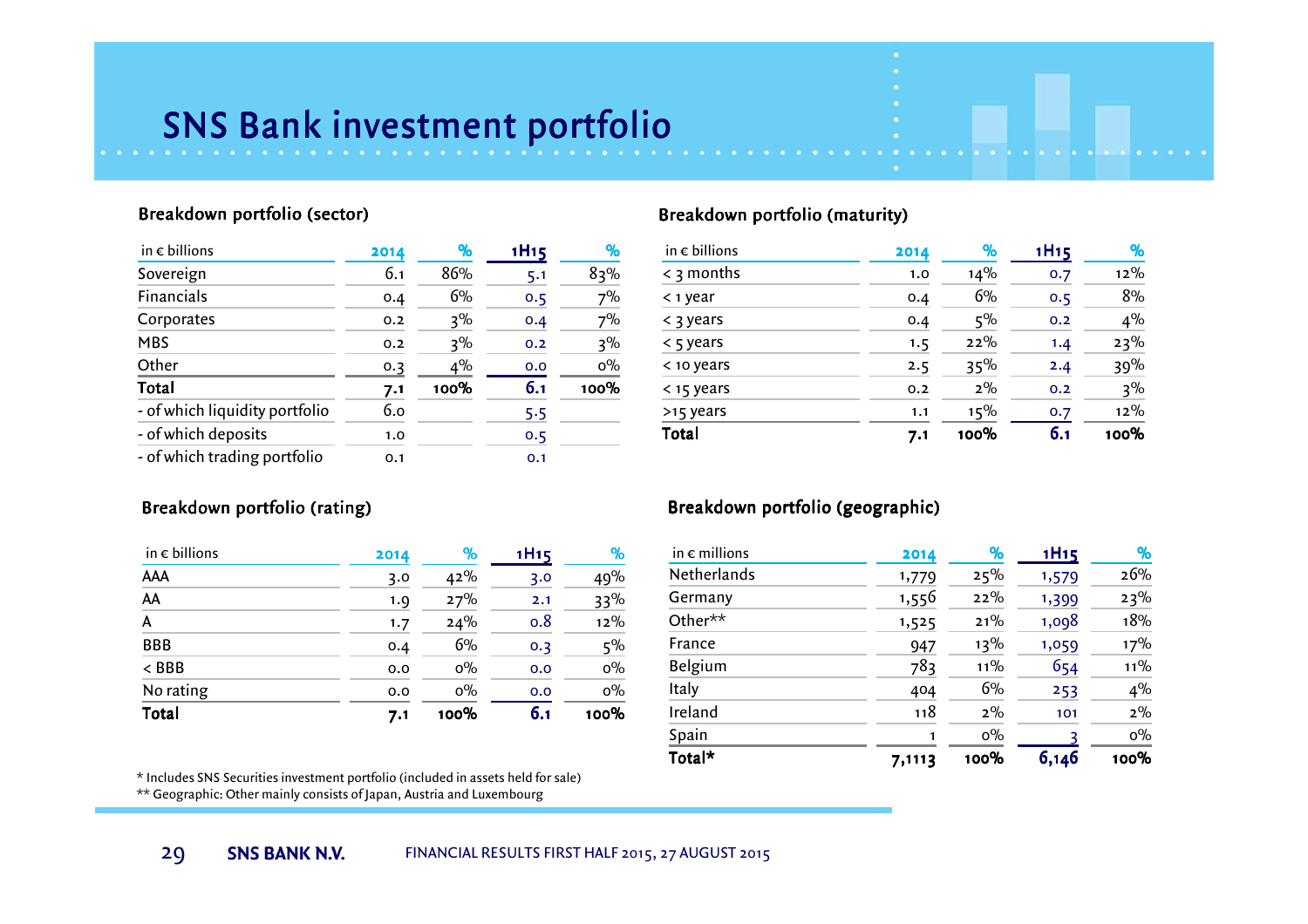

This presentation is for information purposes only and does not constitute a solicitation or recommendation to purchase or sell any financial instruments issued by SNS Bank NV. This presentation contains no value judgment or predictions with respect to the financial results of SNS Bank NV. Insofar as any predictions are made, they are only accurate at the date they were made and SNSBank NV is under no obligation to update or modify them as a result of new information or for any other reasons.